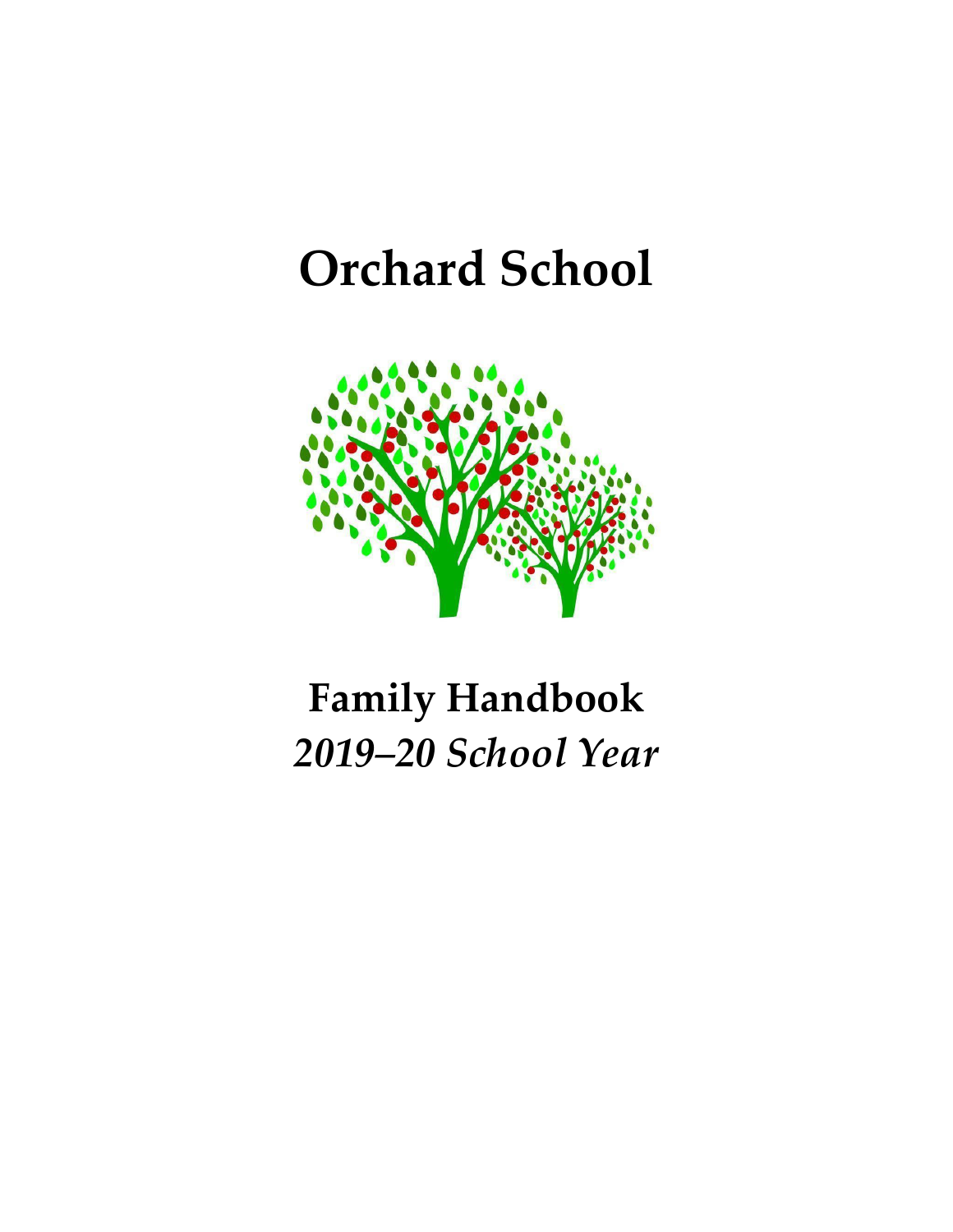#### *Welcome to Orchard School!*

I am excited to present the Orchard School 2019-20 Family Handbook. These pages contain the guidelines, policies and beliefs of Orchard School and the South Burlington School District. A link to our District's *Common Family Handbook* is also included. The Common Handbook contains information shared across all five schools and district offices.

References to the Common Handbook can be found throughout this handbook at relevant sections though here is the link to it:

[https://docs.google.com/document/d/10zEmmu\\_Mn7ORDrF12Fe2I2Rfy5EtfzGmnRZkRDKuadE/edit?us](https://docs.google.com/document/d/10zEmmu_Mn7ORDrF12Fe2I2Rfy5EtfzGmnRZkRDKuadE/edit?usp=sharing) [p=sharing](https://docs.google.com/document/d/10zEmmu_Mn7ORDrF12Fe2I2Rfy5EtfzGmnRZkRDKuadE/edit?usp=sharing)

Neither the Orchard Family Handbook or the District Common one are exhaustive. Changes and developments in public schools are always ongoing and we will keep families updated through our newsletter, *The Core* (going into its tenth year of publication), emails and mailings. Upon saying this, parents are always welcome to contact us with any questions, concerns or feedback. Orchard School is a truly dynamic place and we are always looking to create more student-centered practices. Here's to having a truly memorable 2019-20 School Year!

*Mark Trifilio, Principal*

| Introductions                              |   |
|--------------------------------------------|---|
| <b>Mission Statement</b>                   | 3 |
| South Burlington Ends Policy               | 4 |
| Orchard School Contact Information         | 5 |
| <b>Central Office</b>                      | 5 |
| SB School Board of Directors               | 5 |
| <b>Orchard Staff Listing</b>               | 5 |
| Section 1 - The School Day                 |   |
| School Hours                               | 6 |
| Attendance                                 | 6 |
| <b>Early Morning Supervision</b>           | 7 |
| Tardiness                                  | 7 |
| Dismissal & Early Dismissal                | 7 |
| <b>Section 2 - Orchard School Policies</b> |   |
| Act 1                                      | 8 |
| After-School Care & Activities             | 8 |
| Animals in School Policy                   | 8 |
| Bicycles/Scooters                          | 8 |
| Birthdays                                  | 9 |
| <b>Bullying &amp; Harassment</b>           | 9 |
| Bus & Transportation                       | 9 |

## **Table of Contents**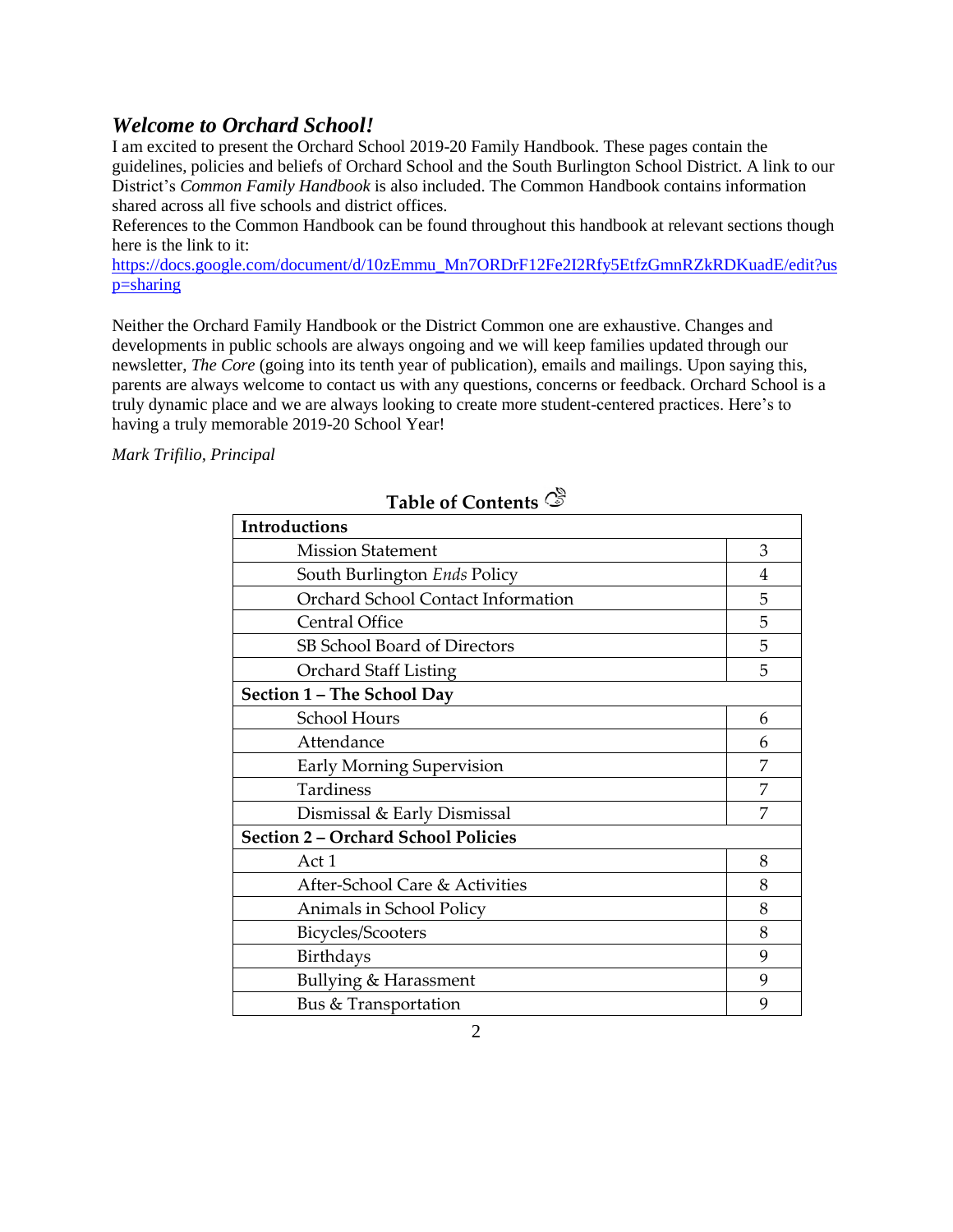| <b>Conferences and Report Cards</b>                  | 11 |
|------------------------------------------------------|----|
| Curriculum                                           | 11 |
| Discipline & the Orchard Project                     | 11 |
| <b>Dress Code</b>                                    | 12 |
| <b>Field Trips</b>                                   | 13 |
| <b>Homework Guidelines</b>                           | 13 |
| Money                                                | 15 |
| Personal Property/Toys                               | 15 |
| <b>School Meals</b>                                  | 16 |
| <b>Snacks</b>                                        | 17 |
| School Closings, Delayed Openings & Early Dismissals | 17 |
| Technology                                           | 18 |
| Telephone                                            | 18 |
| Use of Facilities                                    | 18 |
| Visitors & Volunteers                                | 19 |
| Weapons                                              | 19 |
| <b>Section 3 - Services</b>                          |    |
| Educational Student Team (EST)                       | 19 |
| <b>English Language Learning Services</b>            | 19 |
| <b>Guidance Services</b>                             | 20 |
| Health Services/School Nurse                         | 20 |
| also: Medication Procedures                          | 21 |
| and Peanut and Tree Nut Allergy Safety Information   | 21 |
| <b>School Social Work Services</b>                   | 22 |
| <b>Special Education Program</b>                     | 23 |

#### **South Burlington School District Mission Statement**

The mission of the South Burlington School District, a community committed to excellence in education, is to ensure that each student possesses the knowledge, skills, and character to create a successful and responsible life. We will do this by building safe, caring, and challenging learning environments, fostering family and community partnerships, utilizing global resources, and inspiring lifelong learning.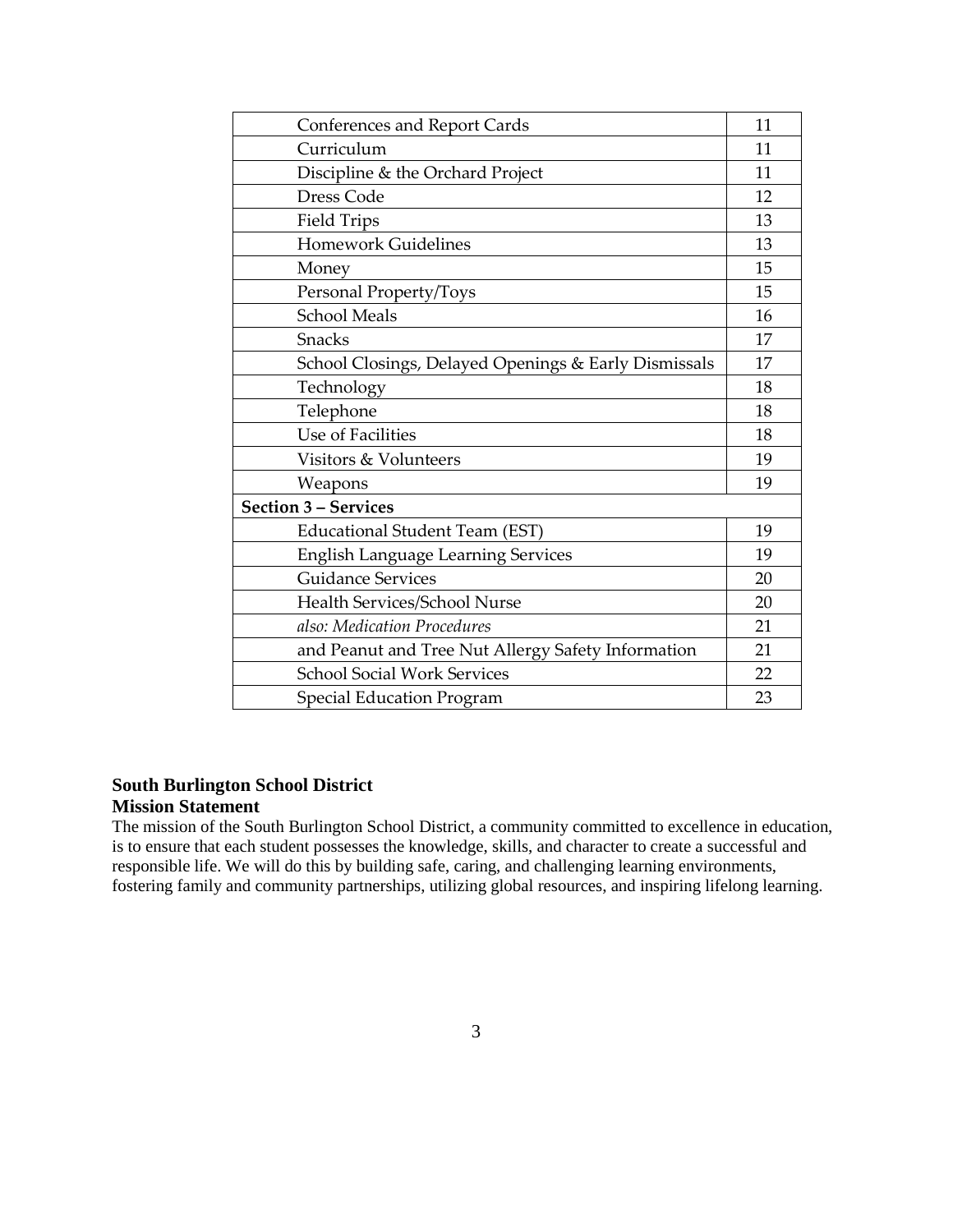#### **South Burlington School District** - **ENDS POLICY**

#### **1.0 Global Ends Statement**

Students successfully complete their education from the South Burlington School District ready for their next step. They will show cultural and academic competence appropriate to grade and developmental capacity. All graduates will be prepared for college, career, or individually determined next steps. The ends will be met at a cost that the community will support.

**1.1 Disposition for Life-long Learning** - Students will demonstrate the ability, knowledge, and skills to adapt and succeed by:

- 1. Demonstrating independent thought, curiosity and creativity
- 2. Responding to the varying demands of audience, task, purpose, and discipline
- 3. Gathering and analyzing data to construct viable arguments and critique the reasoning of others
- 4. Generating alternatives and considering options and different perspectives
- 5. Solving problems and making decisions based on knowledge, thoughtful debate, and reason
- 6. Cooperating and collaborating, and leading others

**1.2 Academic Proficiency** - Students actively participate in a full and enriching academic experience that includes language and literature, math, science, social sciences, the arts and design, technology, world language, and health and wellness. Students demonstrate proficiency within these courses by:

- 1. Building strong content knowledge consistent with state-approved standards and district-approved curriculum
- 2. Comprehending, interpreting, and evaluating a wide range of written material, resources, and information
- 3. Writing in a clear, concise, and organized manner
- 4. Actively listening and responding with evidence to ideas, concepts, and opinions
- 5. Expressing themselves creatively and effectively in a variety of forms
- 6. Using technology, mixed media, instrumentation as appropriate
- 7. Effectively solves problems, while attending to precision

**1.3 Personal Development** - Students will use self-awareness and interpersonal skills to effectively enhance their own performance and collaborate with others by:

- 1. Developing an awareness of their individual learning style, passions, and interests
- 2. Clarifying goals, aspirations, and post-secondary plans
- 3. Building capacity to make informed and healthy decisions/choices
- 4. Living responsibly with confidence, resilience, and adaptability
- 5. Demonstrating effective time management and organizational skills
- 6. Building supportive relationships and respectfully advocating for self and others

**1.4. Citizenship** - Students will understand the impact of history, government, law and the economy on self and society in order to contribute to their community and participate in local, state, and federal government in an informed manner by:

- 1. Understanding and expressing how diverse cultures and people enrich the human experience
- 2. Engage others with honesty, humility, kindness, and good humor
- 3. Demonstrate respect for self, others, and the environment
- 4. Supporting, participating, and/or initiating socially responsible actions to benefit the local and global community
- 5. Practicing ethical behavior in all environments, including as a participant in the digital community
- 6. Being proud of our shared experience and having fun along the way.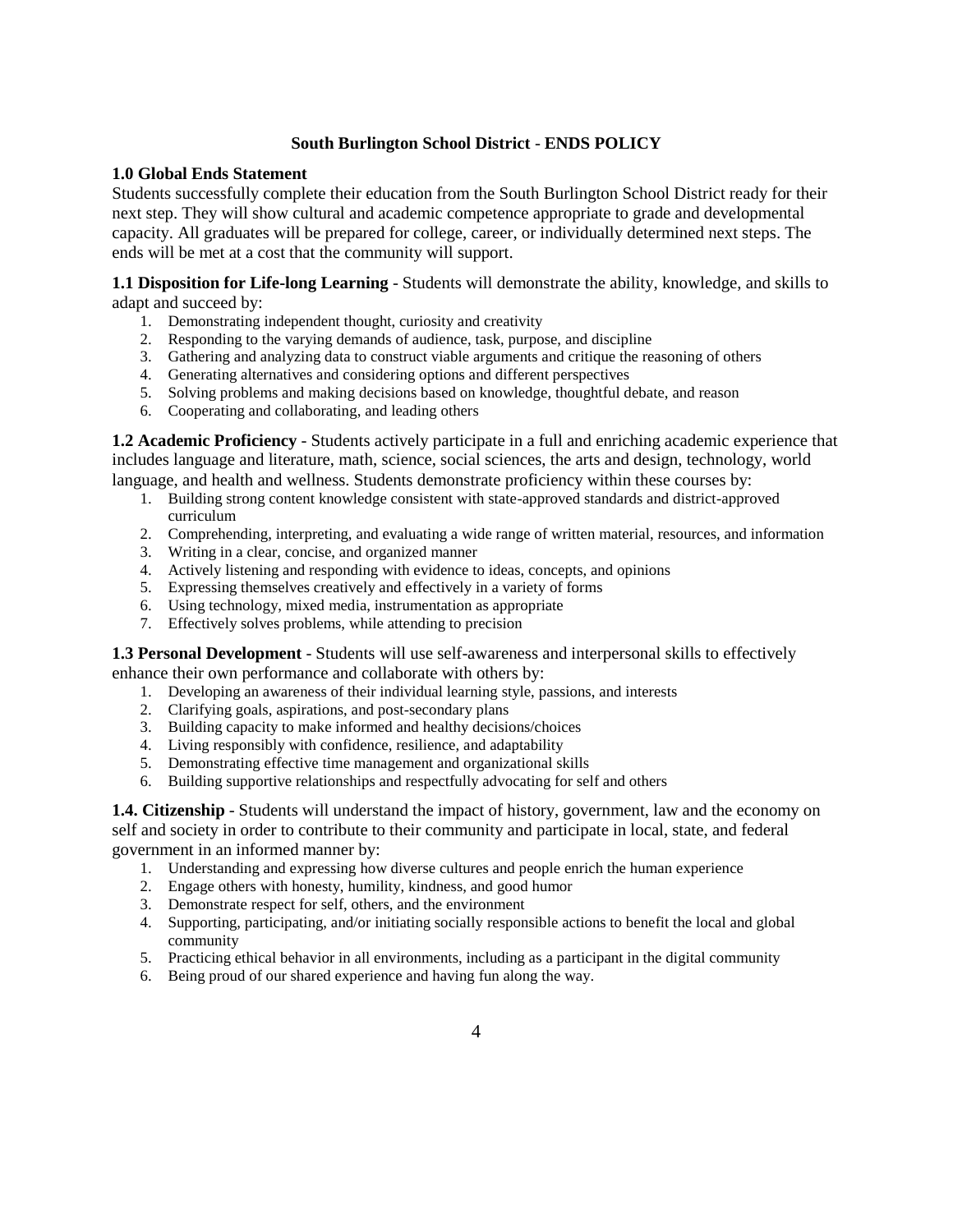## *South Burlington Central Office Information*

| David Young, Superintendent:                                   | 652-7250 |
|----------------------------------------------------------------|----------|
| Karen Dantzscher, Director of Human Resources:                 | 652-7256 |
| Stuart Weiss, Director of Student Learning:                    | 652-7391 |
| Joanne Godek, Director of Educational Support Services:        | 652-7392 |
| Gary Mackres, Director of Operations and Financial Management: | 652-7052 |
| Amadee Denton, Business Manager:                               | 652-7056 |

### *Orchard School Contact Information*

Orchard School Principal, Mark Trifilio 2 Baldwin Avenue Telephone: (802) 652-7300<br>
South Burlington, VT 05403<br>
Fax: (802) 652-9037 South Burlington, VT 05403

## *Orchard Staff Listing – check out our website for all contact information*

#### **Classroom Teachers**

| Kindergarten | Raechel Barone        | Grade 2 | Joanna Pecor     |
|--------------|-----------------------|---------|------------------|
| Kindergarten | <b>Tracy Garland</b>  | Grade 2 | Steven Schmidt   |
| Kindergarten | Lydia Koch            | Grade 3 | Deirdre Phalon   |
| Kindergarten | Margo Antonioli       | Grade 3 | Alex Goff        |
| Kindergarten | Kaitie Walcott        | Grade 3 | Amy Verrill      |
| Grade 1      | <b>Brittany Brown</b> | Grade 4 | Erin Bahrenburg  |
| Grade 1      | Katelyn Goodrich      | Grade 4 | Kathyrn Thibault |
| Grade 1      | Abby Klein            | Grade 4 | Sarah Vachereau  |
| Grade 1      | <b>Jason Pecor</b>    | Grade 5 | Lolly Bliss      |
| Grade 2      | Nicole Bauman         | Grade 5 | Deb Gurwicz      |
| Grade 2      | Kerby Fischer         | Grade 5 | Dayle Wright     |

#### **Arts Teachers**

| Art Teacher | Susan Adamson            | Music Teacher | Amy Frostman      |
|-------------|--------------------------|---------------|-------------------|
| Art Teacher | Susie Ely                | P.E. Teacher  | Tommy Hamlin      |
| Librarian   | Donna Sullivan-MacDonald | Technology Ed | Kristen Courcelle |

#### **Student Support Teachers**

| Special Education                         | Kate Branon       | <b>Nurse</b>                | Kara Cassani          |
|-------------------------------------------|-------------------|-----------------------------|-----------------------|
| Special Education                         | Catherine Findlay | <b>Nurse</b>                | Darcy Mazlish         |
| <b>Special Education</b>                  | Mikaela Hines     | School Counselor            | Aili Beeli            |
| Special Education                         | Justin Kaulius    | School Counselor            | <b>Auriel Gray</b>    |
| Special Education                         | Charlie Quavelin  | Home-School Clinician       | Melissa McConnell     |
| Special Education                         | Laura Racine      | Literacy Teacher            | Ann Knox              |
| Special Education                         | Annie Coppock     | Literacy Coach              | Kathleen Collaro      |
| Pre-School Teacher                        | Carrie Premsagar  | Math Coach                  | Kathy Lamphier        |
| Speech Language<br>Pathologist            | Jenna Lewandowski | English Language<br>Teacher | <b>Jaclyn Parrott</b> |
| Pre-School Speech<br>Language Pathologist | Jessica Jablonski | English Language<br>Teacher | Sarah Waterman        |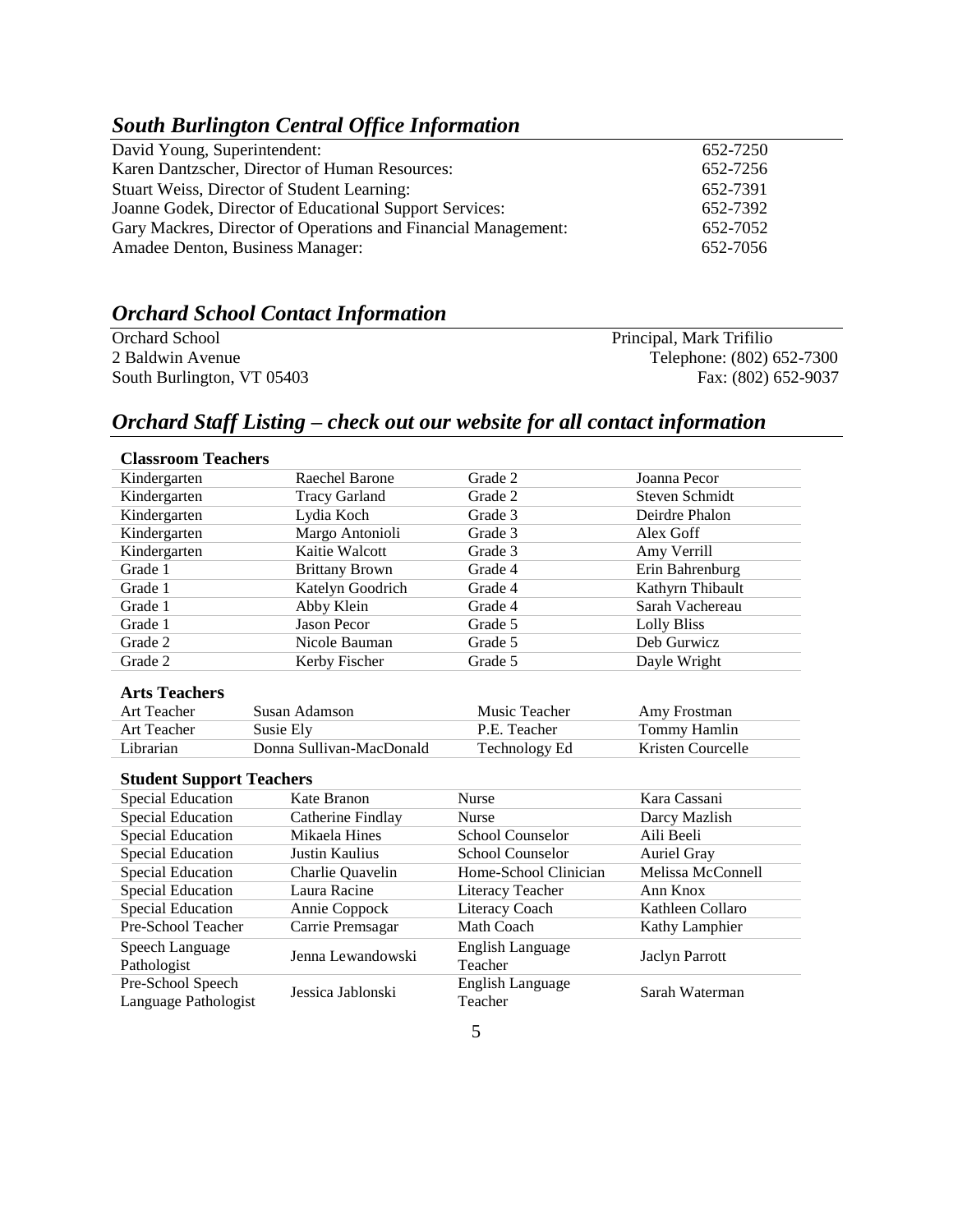| <b>SPECIAL EDUCATION</b>    |                       | <b>GENERAL EDUCATION</b>    |                           |
|-----------------------------|-----------------------|-----------------------------|---------------------------|
| Para-professional           | Cheryl Carter         | Para-professional           | <b>TBD</b>                |
| Para-professional           | Sarah Gladstone       | Para-professional           | Carrie Sala               |
| Para-professional           | Kristen Hall          | <b>Behavior Facilitator</b> | Abby Hill                 |
| Interventionist             | Wendy Faulkner        | Library/Tech Assistant      | Judy Gilmartin            |
| Interventionist             | <b>TBD</b>            |                             |                           |
| Interventionist             | Kate Freeman          | <b>SUPERVISORS</b>          |                           |
| Interventionist             | Suzanne Grocki        | Lunch/Recess                | Avery Cyr                 |
| Interventionist             | Daryll Kemp           | Lunch/Recess                | Thomas Charbonneau        |
| Interventionist             | <b>Audrey Merrill</b> | Lunch/Recess                | <b>Marshall Dominguez</b> |
| Interventionist             | <b>Becky Peterson</b> | Lunch/Recess                | <b>TBD</b>                |
| Interventionist             | Lucas Pelletier       |                             |                           |
| <b>EEE</b> Paraprofessional | Cheryl McCabe         |                             |                           |
| <b>EEE</b> Interventionist  | Maggie Broderick      |                             |                           |
| <b>EEE</b> Interventionist  | Dana Blow             |                             |                           |

#### **School Services Teams**

| Custodian | Lobsang Norbu   | Cook/Server | <b>Heather Liberty</b> |
|-----------|-----------------|-------------|------------------------|
| Custodian | Les Burdzy      | Cook/Server | Karen Davis            |
| Custodian | Tenzin Tsultrim |             |                        |
|           |                 |             |                        |

#### **Office Personnel**

| <b>School Secretary</b> | Yandow<br>Allyson ' |               |
|-------------------------|---------------------|---------------|
| Admin<br>Assistam       | )'Rrien<br>Susan (  | Mark Trifilio |

# *SECTION 1 – THE SCHOOL DAY*

#### *SCHOOL HOURS*

Orchard School Hours: 8:05 – 2:35 The lobby is open at 7:45, breakfast is also available at this time. Hallways and Classrooms open at 7:55.

#### *ATTENDANCE*

The South Burlington School District believes it is important to establish a pattern of regular school attendance. Every student shall attend school regularly except under the following circumstances:

- 1. Personal illness
- 2. Death in the family
- 3. Religious holidays
- 4. Medical and dental treatment
- 5. Parental requests submitted in writing and approved by the principal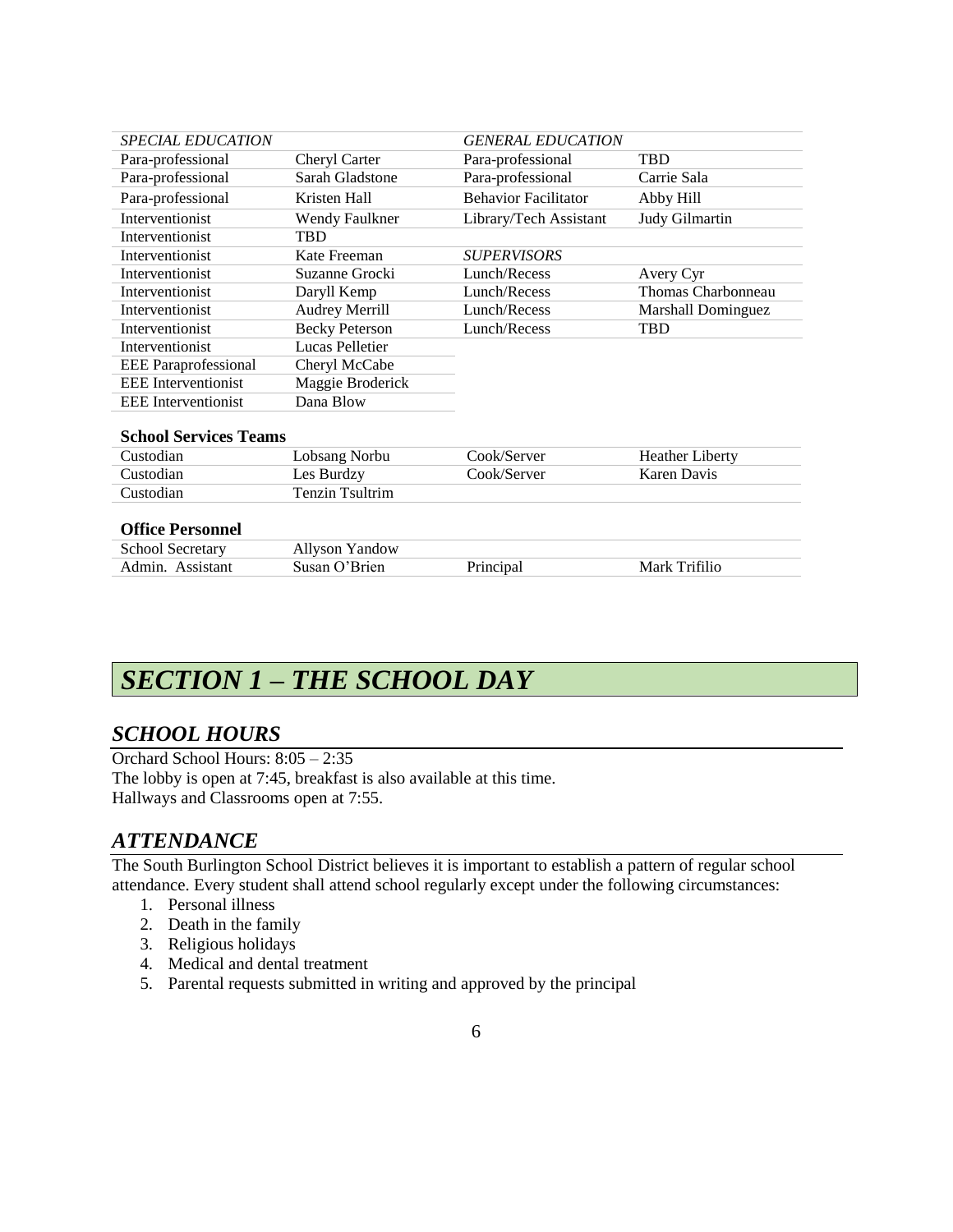A student will be excused from school for any of the above reasons provided the parent or guardian makes a request. In case of illness or other emergencies necessitating dismissal of a student, the school will first attempt to notify the parent or guardian. If the parent is unable to be located, we notify the emergency contact person listed on the child's emergency card. We urge parents that plan to go out of town for several days, to leave a signed note identifying emergency contact people and daily childcare providers. We will not send a child home with anyone other than emergency contact people.

Students may not leave school grounds during the day without approval from the office. If parents wish to withdraw their children from school once it is in session, the parent must sign the child out at the office with an early dismissal slip.

See our District Common Handbook for additional information:

[https://docs.google.com/document/d/10zEmmu\\_Mn7ORDrF12Fe2I2Rfy5EtfzGmnRZkRDKuadE/edit?us](https://docs.google.com/document/d/10zEmmu_Mn7ORDrF12Fe2I2Rfy5EtfzGmnRZkRDKuadE/edit?usp=sharing) [p=sharing](https://docs.google.com/document/d/10zEmmu_Mn7ORDrF12Fe2I2Rfy5EtfzGmnRZkRDKuadE/edit?usp=sharing)

## *EARLY MORNING SUPERVISION*

The school day begins immediately at 8:05 a.m. The school busses drop off students at approximately 7:45. Students who walk to school or are driven by parents can arrive as early as 7:45. Students should not arrive any earlier than 7:45 as there is no supervision until the school doors open.

## *TARDINESS*

The Orchard School day begins promptly at 8:05 a.m. Most classrooms begin the day with a morning meeting, which includes activities to build classroom community and sets the tone for a productive learning day. When children arrive late, these meetings are disrupted and children do not have the opportunity to "settle in". Students who arrive late must check in at the office where a pass will be given to send them to their classrooms.

If your child will be absent or tardy, please phone the office before 8:00 a.m. (652-7300). Parents should feel free to leave a message on voicemail.

## *DISMISSAL*

Our school day ends at 2:35 pm. Children who walk home or are picked up by their parents are dismissed to the front lobby. For safety and security reasons we ask that all parents meet their child in the front lobby and not to classrooms. Classroom teachers need to be informed of your child's routine whether they go home by bus, attend the after school program, or walk. For the safety of each child we request that we are notified of all changes in after school routines in writing. Please send notes to the classroom teacher. Last minute changes to these routines often leave the child and staff confused. If plans change, we need to know prior to 2:00 p.m. in order to insure the child gets the message. In case of emergency, call the office directly and speak to a staff member. PLEASE DO NOT LEAVE A MESSAGE ON OUR VOICE MAIL SYSTEM.

#### **Early Dismissal**

Occasionally there is a need for your child to leave school early. Please send a note to your child's teacher. We require that parents sign children out at the office.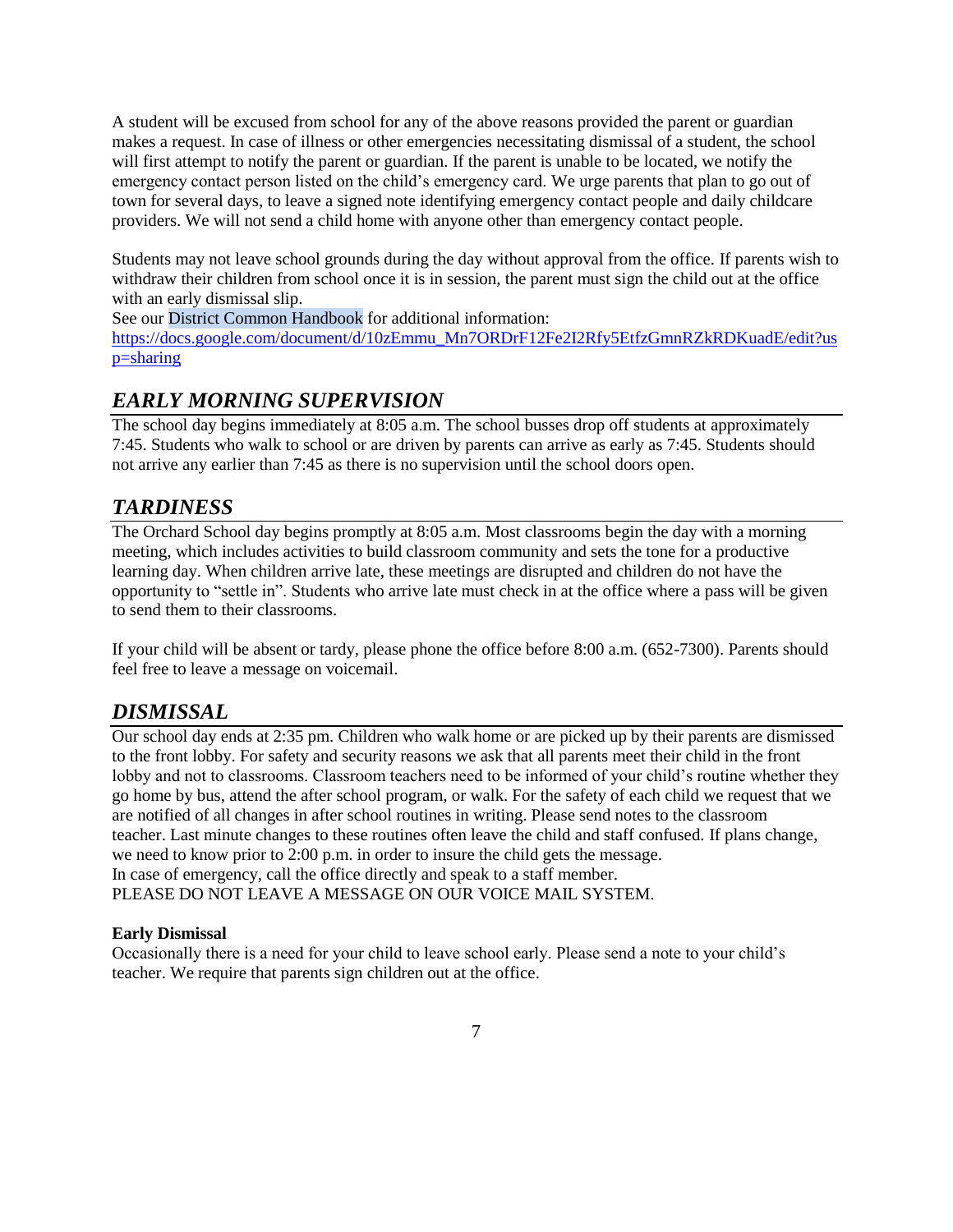# *SECTION 2 – ORCHARD SCHOOL POLICIES*

## *ACT 1: AN ACT RELATING TO IMPROVING VT'S SEXUAL ABUSE RESPONSE SYSTEM*

Under Act 1, we are required to provide families with information regarding the signs and symptoms of sexual abuse, sexual violence, grooming processes, recognizing the dangers of child sexual abuse, and the predatory behaviors of sex offenders. The Department for Children and Families (DCF) has created website information for parents regarding sexual abuse for this purpose. You can find this information at [http://dcf.vermont.gov/prevention/stepup.](http://dcf.vermont.gov/prevention/stepup) If you do not have internet and wish to receive a copy of the parent guide, "Step Up: Protect Children from Sexual Abuse," please let us know and we will provide a copy.

## *AFTER-SCHOOL CARE & ACTIVITIES*

Orchard School is the site of many after school activities and we routinely provide parents with information about school sponsored activities and distribute flyers provided by the South Burlington Recreation Department. District policy does not allow us to directly distribute information about privately organized programs even though they may use the school facilities. The information we receive about after school activities will be available for parents and students in the lobby of the school. Students must bring permission slips to stay after school for any activity.

"School's Out" is the District's after-school childcare program. Activities may include creative problem solving, arts and crafts, traditional and non-traditional sporting games, drama, homework club, and field trips. Vacation and summer camps will be available; they require separate enrollment and fees. Please contact the Director, Leigh Lamphere, at 652-7320 for more details and registration information. The program is highly desirable; there may be a waiting list at the time you wish to enroll.

## *ANIMALS IN SCHOOL POLICY*

We request students and families do not bring pets to school. There are children and adults who may have a significant allergic reaction to a pet in school. If you bring a dog with you when picking up your child, please have it on a leash (in a car is preferable) and make sure it does not come into the school building. Any animals, including insects, amphibians or reptiles brought to school for educational purposes should first be cleared with the teacher and principal. The Vermont Department of Health strongly suggests that all schools follow these safety guidelines carefully. *Service Dogs do not apply to this policy*.

## *BICYCLES/SCOOTERS*

We promote healthy habits such as walking and bicycling to school. We will need a permission slip in the office allowing your child to ride their bike/scooter to school. If students ride bicycles/scooters to school, the school will not be liable for damage or theft. Students are expected to walk their bikes/scooters on and off the school grounds. We strongly encourage students to wear helmets.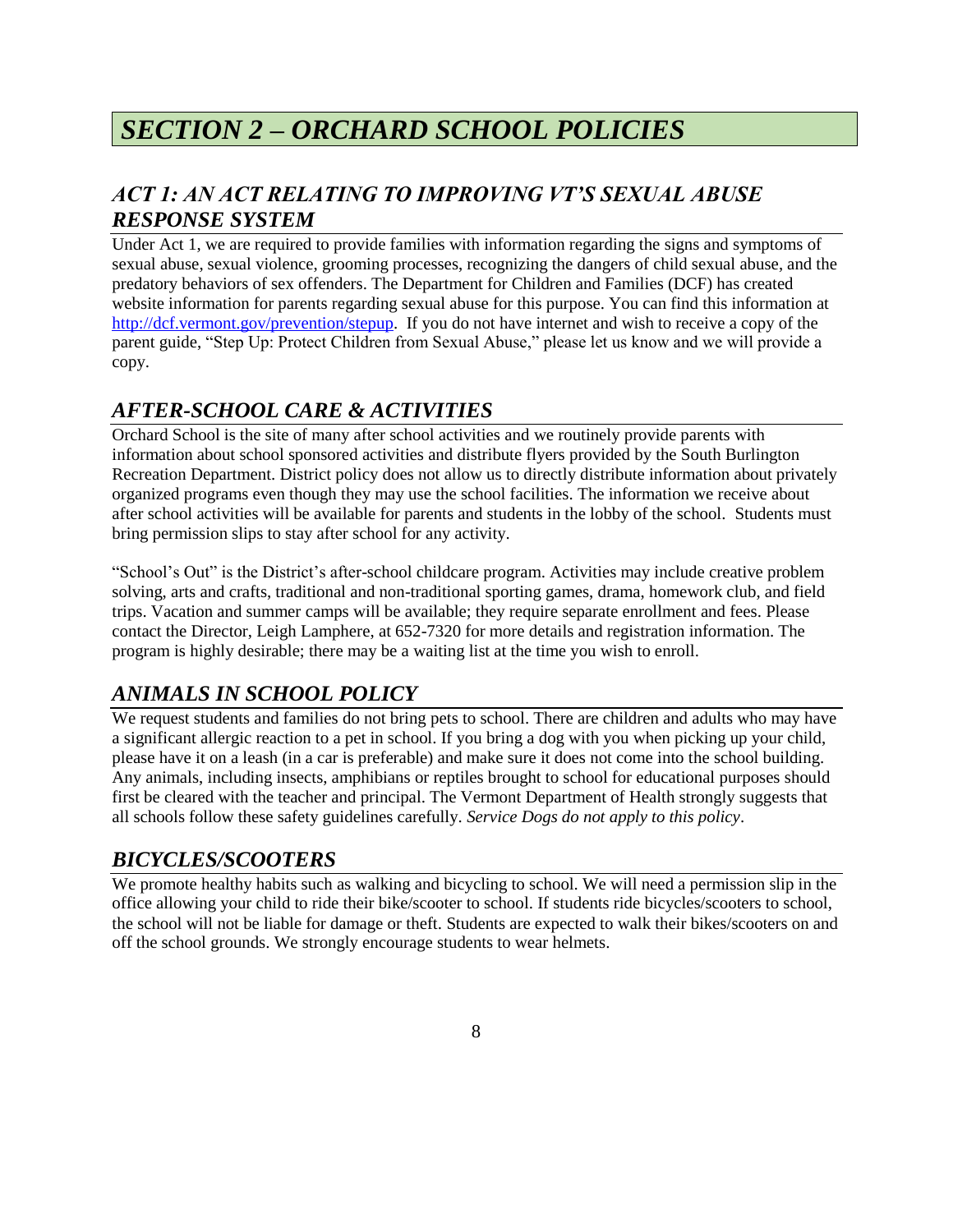### *BIRTHDAYS*

Each classroom has its own way of recognizing birthdays. Please check with the teacher if you wish to provide a special snack. The Orchard School staff has focused upon nutritious foods and no longer celebrate birthdays with unhealthy foods such as cupcakes and "treats".

In the case of private birthday parties, we ask that you mail after-school party invitations if all class members are not invited. When they are handed out in school, feelings are hurt if not all are included.

## *BULLYING AND HARASSMENT*

At Orchard School we expect the use of respectful words and actions at all times; disrespectful behavior will not be tolerated. This means bullying and harassment are not tolerated. Examples of bullying are repeated name-calling, teasing, excluding, or threatening behaviors that hurt someone's feelings. It also includes hitting, kicking, or hurting others physically. The district definition and policy (and harassment) can be found at:

[http://sbsd.schoolfusion.us/modules/groups/homepagefiles/cms/483095/File/Policies%20and%20Procedu](http://sbsd.schoolfusion.us/modules/groups/homepagefiles/cms/483095/File/Policies%20and%20Procedures/Policy%20F15.pdf?620f58&620f58&sessionid=2f9c3903803bd9169653ccd5bb88b1a6) [res/Policy%20F15.pdf?620f58&620f58&sessionid=2f9c3903803bd9169653ccd5bb88b1a6](http://sbsd.schoolfusion.us/modules/groups/homepagefiles/cms/483095/File/Policies%20and%20Procedures/Policy%20F15.pdf?620f58&620f58&sessionid=2f9c3903803bd9169653ccd5bb88b1a6)

Harassment means an incident or incidents of verbal, written, visual or physical conduct based on or motivated by a student's or a student's family member's actual or perceived race, religion or creed, color, national origin, marital status, sex, sexual orientation, or disability that has the purpose or effect of objectively and substantially undermining and detracting from or interfering with a student's educational performance or access to school resources or creating an objectively intimidating, hostile, or offensive environment. Examples would be saying hurtful things about skin color, gender, religion, or a disability. These examples could also happen using technology (email, text, social media, etc.), which would be considered cyberbullying or cyber-harassment.

The district definition and policy can be found at:

[bsd.schoolfusion.us/modules/groups/homepagefiles/cms/483095/File/Policies%20and%20Procedures/Pol](http://bsd.schoolfusion.us/modules/groups/homepagefiles/cms/483095/File/Policies%20and%20Procedures/Policy%20F11.pdf?sessionid=95cc3a7c4eb63945308f70682c7ab18c&sessionid=fc81d6b9839f982dbdc9fb5d9405494b&sessionid=488b7a5b6208ce49c8c86b2b17d470da&sessionid=5d0c6f037b1f81af6da9781422620f58&620f58&620f58&sessionid=b092d2831987aa6d53784249b62be006) [icy%20F11.pdf?sessionid=95cc3a7c4eb63945308f70682c7ab18c&sessionid=fc81d6b9839f982dbdc9fb5](http://bsd.schoolfusion.us/modules/groups/homepagefiles/cms/483095/File/Policies%20and%20Procedures/Policy%20F11.pdf?sessionid=95cc3a7c4eb63945308f70682c7ab18c&sessionid=fc81d6b9839f982dbdc9fb5d9405494b&sessionid=488b7a5b6208ce49c8c86b2b17d470da&sessionid=5d0c6f037b1f81af6da9781422620f58&620f58&620f58&sessionid=b092d2831987aa6d53784249b62be006) [d9405494b&sessionid=488b7a5b6208ce49c8c86b2b17d470da&sessionid=5d0c6f037b1f81af6da9781422](http://bsd.schoolfusion.us/modules/groups/homepagefiles/cms/483095/File/Policies%20and%20Procedures/Policy%20F11.pdf?sessionid=95cc3a7c4eb63945308f70682c7ab18c&sessionid=fc81d6b9839f982dbdc9fb5d9405494b&sessionid=488b7a5b6208ce49c8c86b2b17d470da&sessionid=5d0c6f037b1f81af6da9781422620f58&620f58&620f58&sessionid=b092d2831987aa6d53784249b62be006) [620f58&620f58&620f58&sessionid=b092d2831987aa6d53784249b62be006](http://bsd.schoolfusion.us/modules/groups/homepagefiles/cms/483095/File/Policies%20and%20Procedures/Policy%20F11.pdf?sessionid=95cc3a7c4eb63945308f70682c7ab18c&sessionid=fc81d6b9839f982dbdc9fb5d9405494b&sessionid=488b7a5b6208ce49c8c86b2b17d470da&sessionid=5d0c6f037b1f81af6da9781422620f58&620f58&620f58&sessionid=b092d2831987aa6d53784249b62be006)

If any student thinks that s/he is being bullied or harassed, s/he should:

- Tell the person to stop.
- If it doesn't stop, tell an adult right away. At school, you could tell your teacher, counselor, or principal.
- DO NOT keep your feelings and concerns to yourself.
- DO NOT try to get back at the person.

All instances of bullying and harassment that impact student learning will be promptly investigated. This may also include events that occur when school is not in session.

#### *BUS & TRANSPORTATION*

Because bus stops can change due to variable such as traffic, riders, road conditions and weather, students should be out at the bus stop 5-10 minutes before bus arrival time and wait for 5-10 minutes if the bus is running late.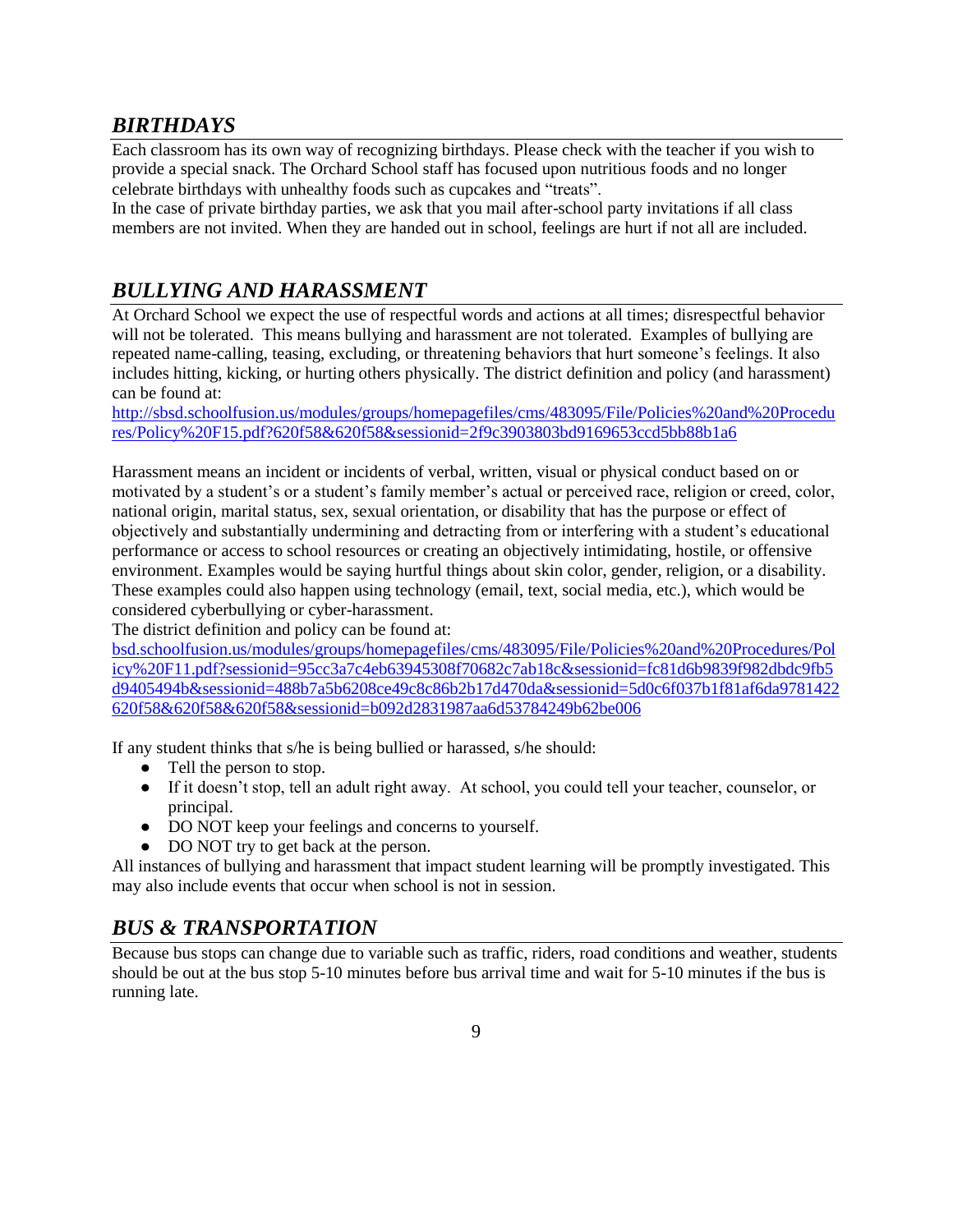The bus driver may assign seats at his/her discretion. Objects such as books, backpacks, musical instruments, etc., should be held on the lap or stored under the seat. Students may not bring anything dangerous or disruptive onto the bus. All food should be in proper containers or backpacks. **South Burlington Bus Drivers will not drop off kindergarten or 1st grade students if a parent, guardian or designee is not at the bust stop.**

Serious or repeated disciplinary incidents will be reported, and bus write-ups will be mailed home. The behavior facilitator and/or principal will meet with the student and parent/guardian, when necessary, for corrective action. Serious and/or ongoing problems will result in suspension of bus-riding privileges. Three bus write-ups will result in a 3-day bus suspension. An additional three write-ups will result in a 5 day bus suspension. Parents/guardians may be held responsible for the cost of repairing damage done to the bus by their children.

Basic rules following our school wide expectations, Be Respectful, Be Responsible, Be Safe, are:

- 1. Stay seated at all times.
- 2. Keep your hands and feet to yourself and inside the bus.
- 3. Kind words and quiet voices.
- 4. Follow the bus driver's directions.
- 5. Do not eat or drink on the bus.
- 6. Do not damage the bus.

See our District Common Handbook for additional information:

[https://docs.google.com/document/d/10zEmmu\\_Mn7ORDrF12Fe2I2Rfy5EtfzGmnRZkRDKuadE/edit?us](https://docs.google.com/document/d/10zEmmu_Mn7ORDrF12Fe2I2Rfy5EtfzGmnRZkRDKuadE/edit?usp=sharing) [p=sharing](https://docs.google.com/document/d/10zEmmu_Mn7ORDrF12Fe2I2Rfy5EtfzGmnRZkRDKuadE/edit?usp=sharing)

## *CONFERENCES AND REPORT CARDS*

South Burlington School District's elementary report cards are standards based and are sent home in January and June.

Parent/teacher conferences occur in November and April. You will be contacted and a conference will be scheduled at a mutually agreed upon time. You may also request a conference at any time by contacting your child's teacher. Parent-teacher communication is key to your child's educational success and we are always open to dialog.

## *CURRICULUM*

The South Burlington School District and the state of Vermont have adopted the Common Core State Standards (CCSS) in Mathematics and English Language Arts. Parents can access the common core at the national website: [http://www.corestandards.org.](http://www.corestandards.org/)

The Next Generation Science Standards (NGSS) are also adopted for implementation in the 2015-16 school year.

South Burlington School District staff have high expectations in the following areas:

- What students learn
- How students learn
- How to measure student learning.

To see all other South Burlington curricula, parents can access through the district webpage and click on "Curriculum, Instruction & Assessment".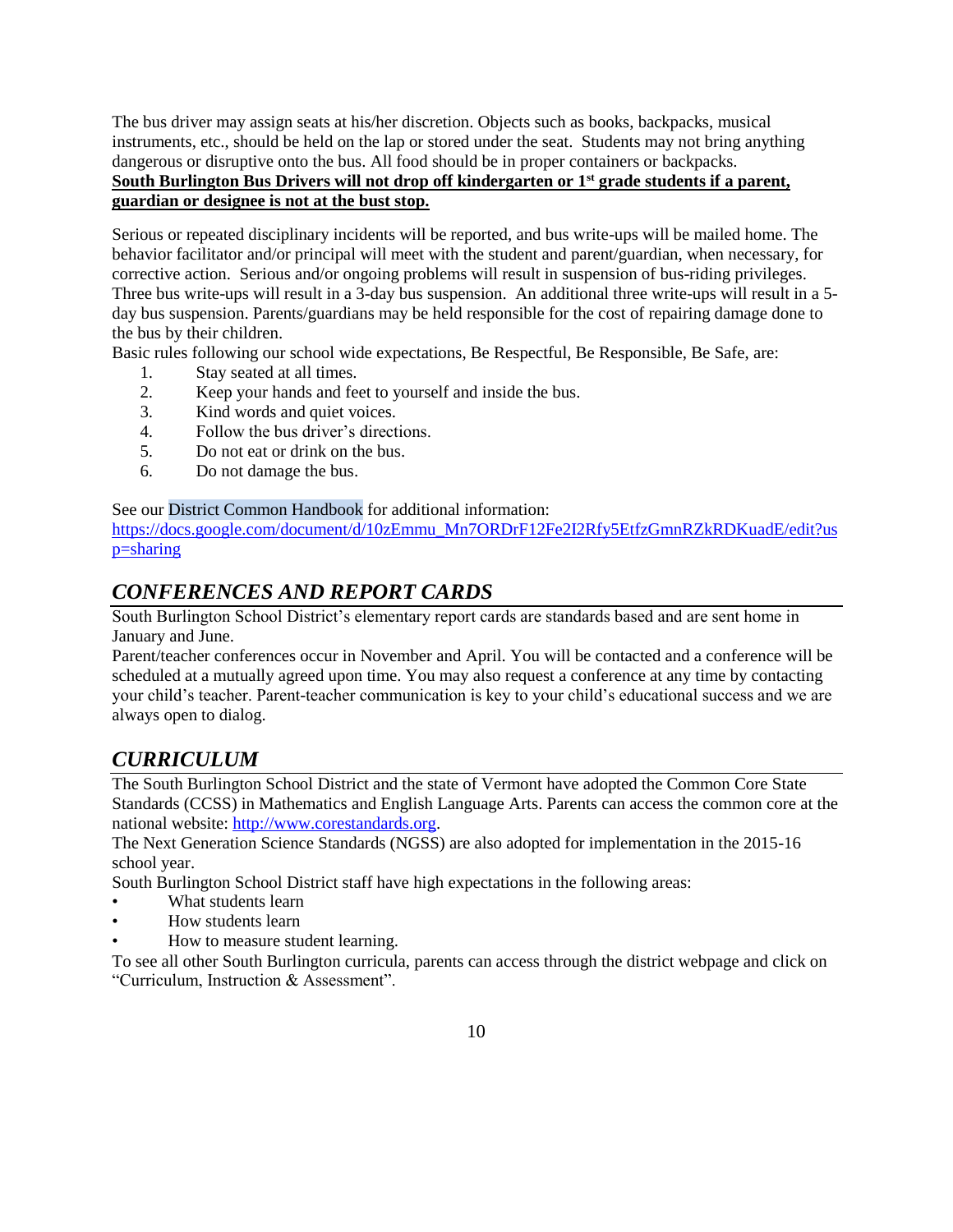Setting educational goals and deciding what we will measure provide us with strong guidelines that strengthen student learning. If you have any questions or comments about curriculum, standards, and assessment, please feel free to contact your child's teacher and/or the principal.

### *DISCIPLINE*

The Orchard staff believes that our school can only be a strong learning community if we are respectful and supportive of all students. Our goal is to teach students to develop self-discipline, personal motivation, and citizenship. Procedures for general behavior in the classroom are created through morning meetings, class meetings, guided discoveries, modeling and role-playing.

PBIS (Positive Behavioral Interventions and Supports) - is a school-wide system that recognizes the positive contributions of students. The main goal of PBIS is to help every student at Orchard School develop self-discipline to make positive choices.

The PBIS system focuses on our school's ability to teach and support positive behavior expectations for all students. As a result, instructional time is more effectively used for teaching, and the overall school environment is focused on learning.

#### *At Orchard School, PBIS is called The Core Project. For more information, go to our Core Project link on our website.*

#### STUDENT ACKNOWLEDGEMENTS

The staff at Orchard School believes that students who demonstrate Core Value behavior help make Orchard School a safe, respectful environment for learning. When students use Core Values, they are verbally acknowledged by teachers and staff members. These verbal acknowledgements are called *Core Counts*, and are recorded by each adult on tally counters called Core Counters. When a Core Counter reaches 50, a Red Apple is added to the "Apple Trail" on the hallway wall. When the Apple Trail reaches a designated point, we will have a school-wide celebration!

Additionally, each class or group of students (i.e.: Art class or lunch/recess group) create group goals with their teacher. When the class achieves a group goal, they add a Golden Apple to the Apple Trail, and have a classroom celebration!

## **Orchard School Core Values**

At Orchard School, we promote learning through respect for:

- Ourselves
- Others
- Our environment.

#### REINFORCING EXPECTATIONS

Children do their best when they know what is expected of them. However, students often need to be encouraged and taught how to do the right thing. You will notice in our school, posters which remind students, staff, and parents of the expected behaviors in each school setting. These positively stated behaviors can be found in our Core Values Matrix.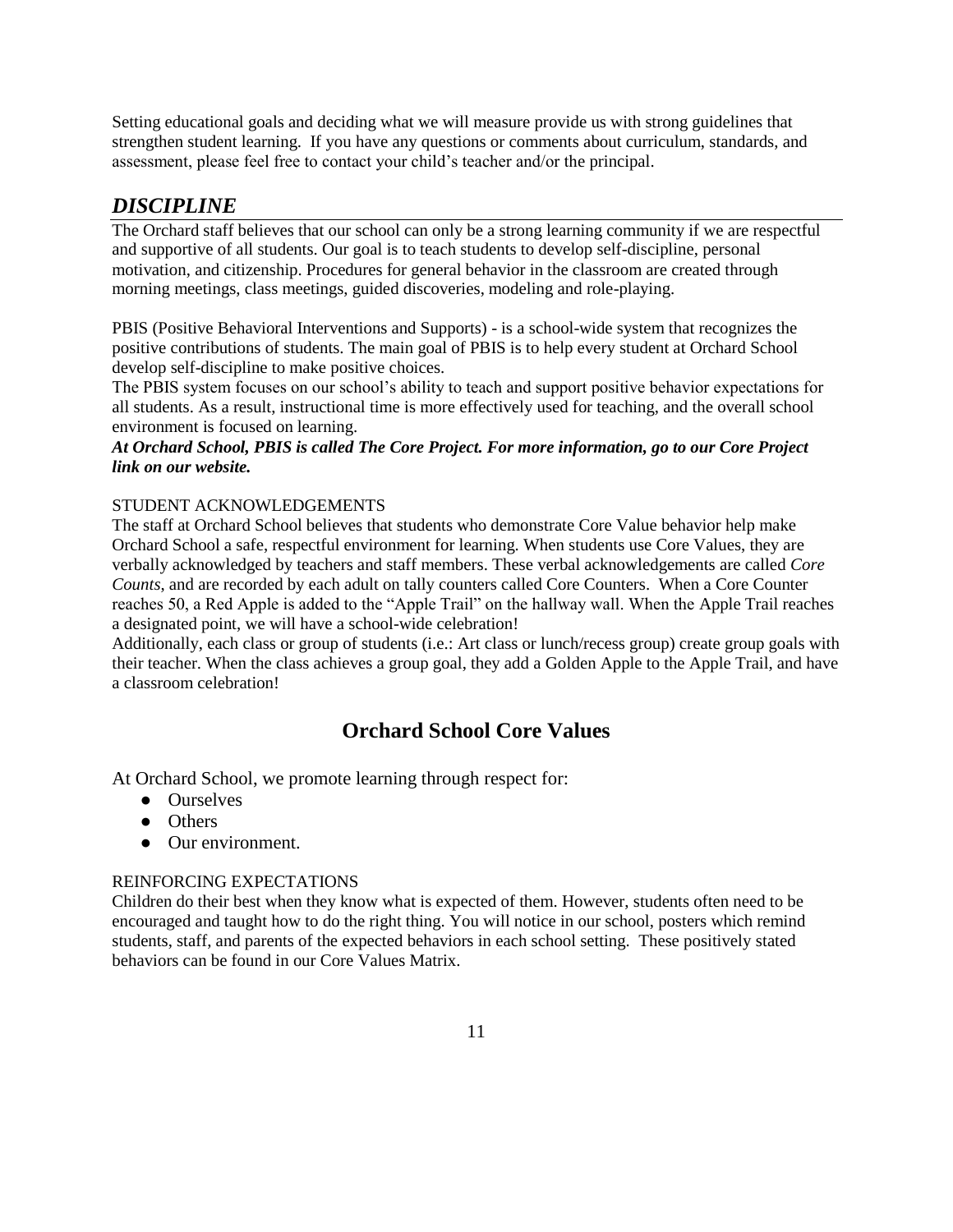The behavior expectations are taught at the beginning of the year, and reviewed throughout the year. Students learn and practice how to be respectful of themselves, others, and the environment in the classroom, hallway, cafeteria, bathroom, at assemblies, and on the playground and bus.

The Orchard staff also believes that disciplinary actions are learning opportunities. Because of this, a follow-up to a problem will result in logical consequences instead of punitive actions. Logical Consequences are designed to be a natural sequence that directly relates to the student misbehavior. Logical Consequences are categorized by:

- Taking a Break
- Loss of Privilege
- Fixing What is Broken

*Referrals -* When a student is observed acting out, we attend to the issue with the student and write a referral. Referrals, just like behaviors, are categorized into minors and majors.

- *Minor Office Referrals* –When a student receives a minor, the teacher will briefly check in with the student to address the behavior and send a referral copy home. It is the student's responsibility to communicate with parents if/when they receive a minor referral.
- *Major Office Referrals* If a student receives a major referral, the student will meet with the Behavior Facilitator or the Principal to review the incident and discuss consequences and plan to ensure the behavior is not repeated. The major referral and plan are sent home and school personnel will also contact parents.

*Determining the difference between minors and majors* – The severity of the action may determine if something is a minor or major referral. One example is if a student hurts someone from not practicing self-control (such as running or twirling) in the hallway. This is considered a "minor" referral for Physical Contact. Another individual was hurt though there was no intent to do so. If a student wanted to hurt another purposefully, it would be considered a "major" referral for Physical Aggression. In this situation, a student plan would be completed and a discussion held with the parent to understand and ensure that this behavior was distinguished.

Regardless is a student receives a minor or major referral, logical consequences are used to resolve an offending behavior.

We enter all data into our database to track behaviors. By doing this we can determine if there is a frequency in the behaviors as well as when and where they take place. The data collected from referrals help us guide our work.

Harmful behaviors, such as physical aggression (fighting, hitting, kicking …), endangering or threatening to endanger, harassment, bullying and vandalism will result in direct referrals to the office. These behaviors may result in an immediate (in-school or home) suspension.

## *DRESS CODE*

It is our goal that clothing reflects codes of decency and respect. Our vision, as expressed by our values and a respectful and inclusive environment. Students must dress in a way that is safe, clean, and nondisruptive.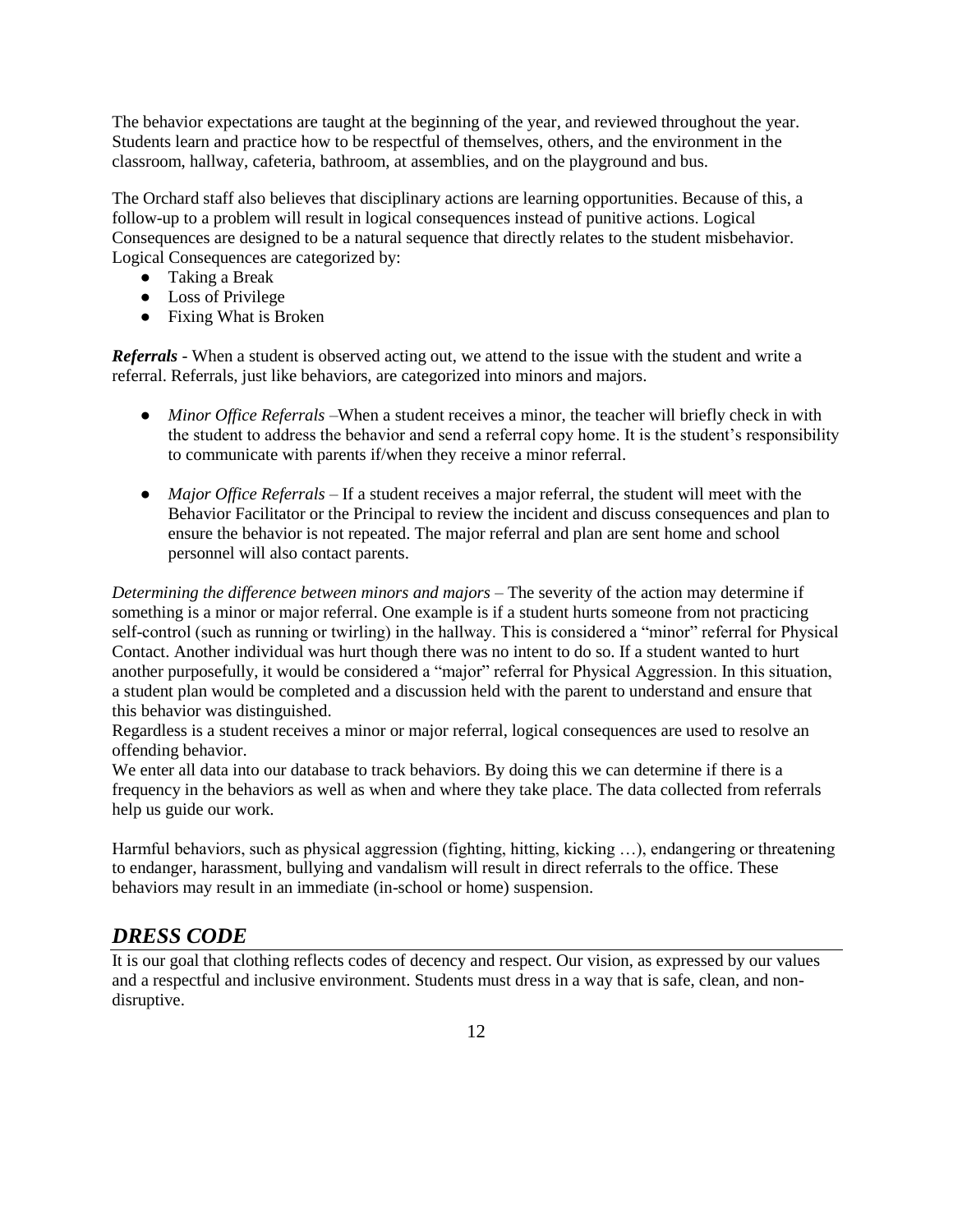Specifically:

- Hats may only be worn in the hallways and outside the building.
- References to race, sex, drugs, alcohol, or violence as well as explicit language and insulting statements will not be permitted on clothing.
- Clothing must cover the midriff area and all undergarments. Spaghetti strap shirts and halter-tops are not permitted.
- All shorts and skirts need to meet the "fingertip rule". They must be no shorter than the length of the student's lowered arms.

Should a student violate the dress code, parents will be contacted and asked to bring appropriate clothes to school. The student will be permitted to resume activities as soon as the clothes can be changed.

School dress should be appropriate for the weather and active lives of young children. Sneakers and pants are best for Physical Education days. Shoes must be worn at all times and should give adequate protection against sharp objects. Many students wear sandals, flip-flops or outdoor boots all day in school because they have forgotten their shoes at home. If your child tends to have this problem, you might want to keep a pair of shoes here at school.

## *FIELD TRIPS*

Class field trips are linked directly with the curriculum. If children are leaving the school for educational projects, parents will be notified ahead of time of the date, destination, special requirements, and cost if any. Parents will be asked to give permission and possible donations to pay for fees and admissions; scholarships are always available. Please do not hesitate to request assistance.

The School District encourages the use of buses for transporting students. There are times, however, when staff or parents may volunteer to transport a small number of children for a specific purpose.

## *HOMEWORK GUIDELINES*

# **New Homework Directions at the Elementary Level**

#### **Kindergarten through Grade 2:**

- Reading with a "Just Right"\* Book will be expected each evening.
- No other homework will be required.

#### **Grade 3:**

- Reading with a "Just Right" Book will be expected each evening.
- Homework will be optional for teachers/school though it will focus upon personalized learning, not on weekly routine work.

#### **Grades 4 & 5:**

- Reading with a "Just Right" Book will be expected each evening.
- Homework Assignments will focus upon Project-Based Learning and use Vermont's *Transferable Skills* as a guide for student independent work.
- Independent & Collaborative Projects will also put an emphasis on Organizational Skills..
- Homework assignments will focus upon personalized learning, it will not be weekly routine work.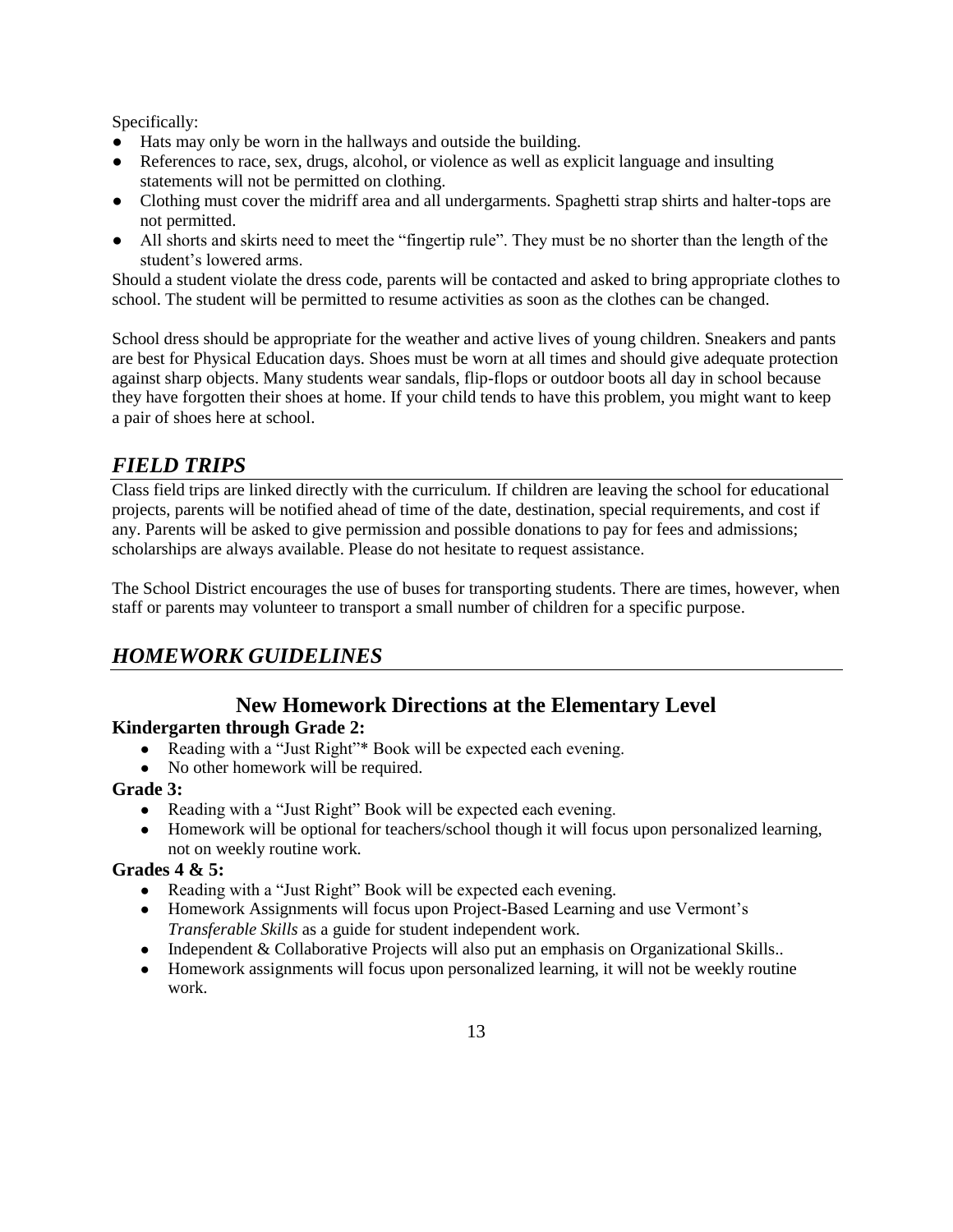#### **Additional Points:**

- 1. There may be times when a student would benefit from re-enforcement of a basic skill at home (i.e., letter identification, multiplication facts). In these incidents, the teacher will collaborate with parents on possible assignments.
- 2. All elementary schools will communicate with parents on what is covered in various curricula as well as their child's academic progress.
- 3. The elementary schools will provide resources for families who want to have assignments at home. Math games will be emphasized for understanding math concepts.

*\*Just Right Book refers to a book at the student's reading level, teachers will give input into best choices.* Additionally, **reading aloud** to children (of all ages) is beneficial to increase vocabulary and comprehension. It is also an excellent activity that enriches family time.

#### **Rationale for Policy Changes:**

Our elementary students deserve a childhood and they need to be active and engaged. Many other elementary schools throughout the area and the country are making the switch to limited homework. It is our hope that removing routine homework will increase excitement and passion for learning.

- Research does not support a correlation between homework and academic achievement (at the elementary level);
- Homework limits students' time to follow their own passions;
- Doing homework may have an impact on the quality of life for families. There is extensive anecdotal information about how families become stressed about homework completion;
- Children are already in school for a work-day (six and a half hours), we do not believe in the need for adding a second shift;
- Homework could actually inhibit students from becoming active learners; it can diminish a student's interest in education.

#### **TRANSFERABLE SKILLS**

Taken from Vermont's Agency of Education website: [http://education.vermont.gov/student](http://education.vermont.gov/student-learning/proficiency-based-learning/transferable-skills)[learning/proficiency-based-learning/transferable-skills](http://education.vermont.gov/student-learning/proficiency-based-learning/transferable-skills)

The Vermont Transferable Skills Assessment Supports (VTSAS) were developed as a part of a collaboration between the AOE, Great Schools Partnership, and dozens of Vermont educators, administrators, and curriculum leaders. VTSAS resources cut across academic content areas, and support assessment of the transferable skills articulated in Vermont's Education Quality Standards (EQS).

Educators use a diverse array of proficiency-based assessment tools to measure a student's comprehension of specific elements of learning. Unlike standardized tests that measure how well students have mastered specific knowledge and skills through a series of questions, performance assessments typically require students to complete a complex task, such as a writing assignment, science experiment, speech, presentation, performance, or long-term project, to demonstrate mastery of the topic. Educators worked collaboratively to develop common assessments, scoring guides, rubrics and other methods to evaluate student work.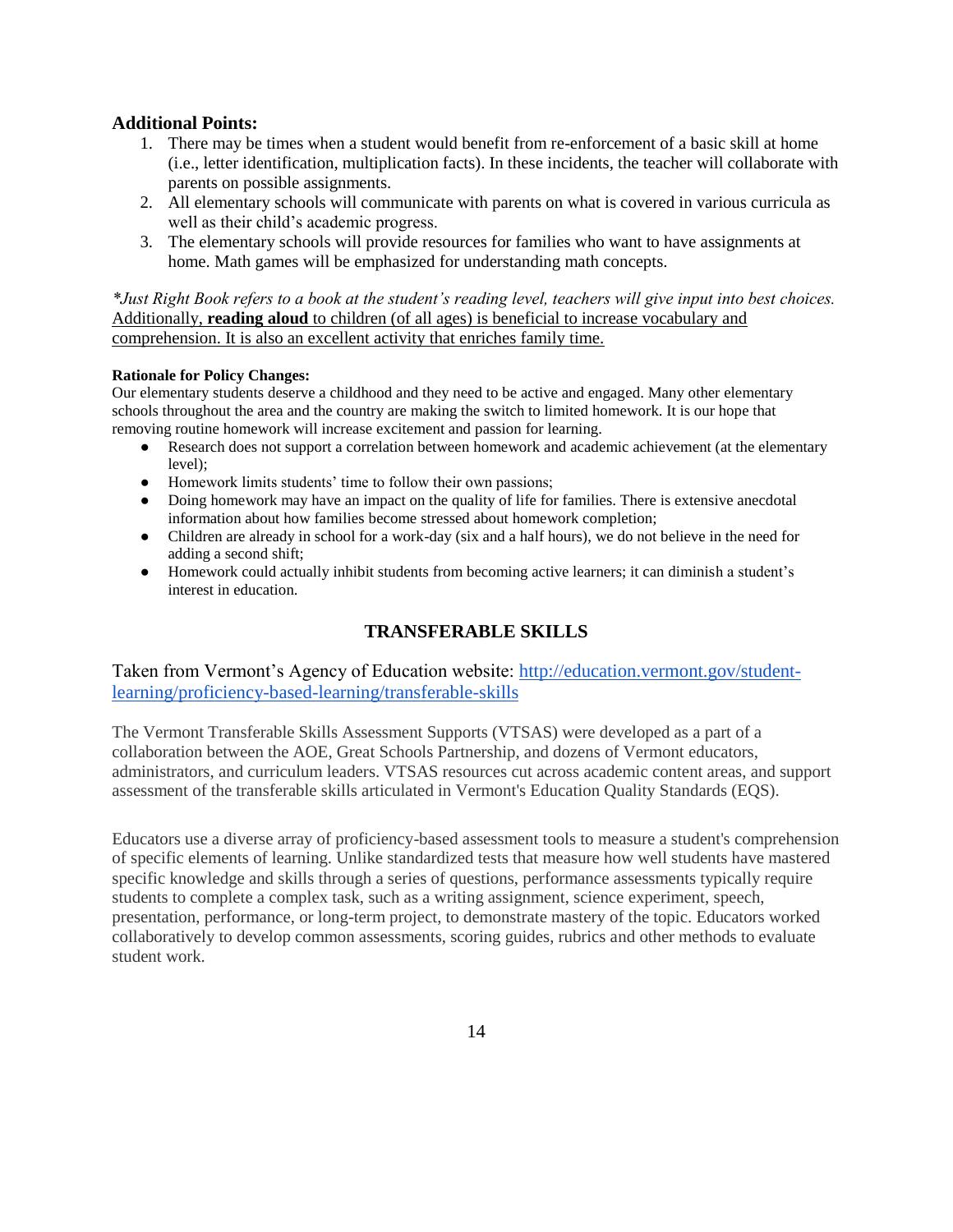The [Sample Transferable Skills Graduation Proficiencies](http://education.vermont.gov/student-learning/proficiency-based-learning/proficiency-based-graduation-requirements) are examples of skills that reach across content areas and meet the expectations within the [Education Quality Standards.](http://education.vermont.gov/sites/aoe/files/documents/edu-state-board-rules-series-2000.pdf)

- Clear and Effective Communication
- Creative and Practical Problem-Solving
- Informed and Integrative Thinking
- Responsible and Involved Citizenship
- Self-Direction Scoring Criteria

#### *MONEY*

Students should not bring money to school unless it is for a specific purpose. Whenever a student has more than \$1.00, please make sure that it is in an envelope that is marked with the student's name, amount enclosed, and what the money is for.

New students will receive his/her *personal pin number* (Personal Identification Number) on the first day of school. When students get their breakfast and/or lunch, they will enter their pin number on the pin pad located by the cashier. The cashier will tell them how much money is owed, if any. Cashiers will let the students know when their balances are getting low.

Make checks payable to South Burlington Nutritional Services. Students can turn in their deposits daily in the cafeteria. You can also write one check for multiple students; simply include a deposit form for each student with the single check.

We have a computerized access system. Each student has a food service "account" (no tickets). This means that money is deposited into the account and then the student purchases breakfast and lunch food items using that account. Each student has a customized pin number. If there is money in the account, the purchases are deducted. If the student is eligible for the free/reduced meal program, the computer knows the status automatically and charges nothing. The Nutritional Services Department has a no charge policy. Collection calls and mailed invoices are costly, using funds that could be better utilized to improve the program. It is the parent's/guardian's responsibility to maintain a positive balance in their child's lunch account. MyLunchMoney.com can help you manage your child's account online, complete with low balance reminders.

## *PERSONAL PROPERTY & TOYS*

Generally speaking, your child's teacher will let you know when students should bring personal items to school. Headsets are only allowed on busses and should stay in the student's backpack. Teachers will call you if problems arise. Cell phones, trading cards, toys, electronics and hand-held games (except those brought for sharing time) are not allowed at school. **Orchard School will not be held accountable for any personal items stolen at school.**

In general, your child's teacher will let you know when and if personal items are needed in school and teachers will make a call home if problems arise. Cell phones, trading cards, toys and hand-held games (except those brought for sharing time) are not allowed at school.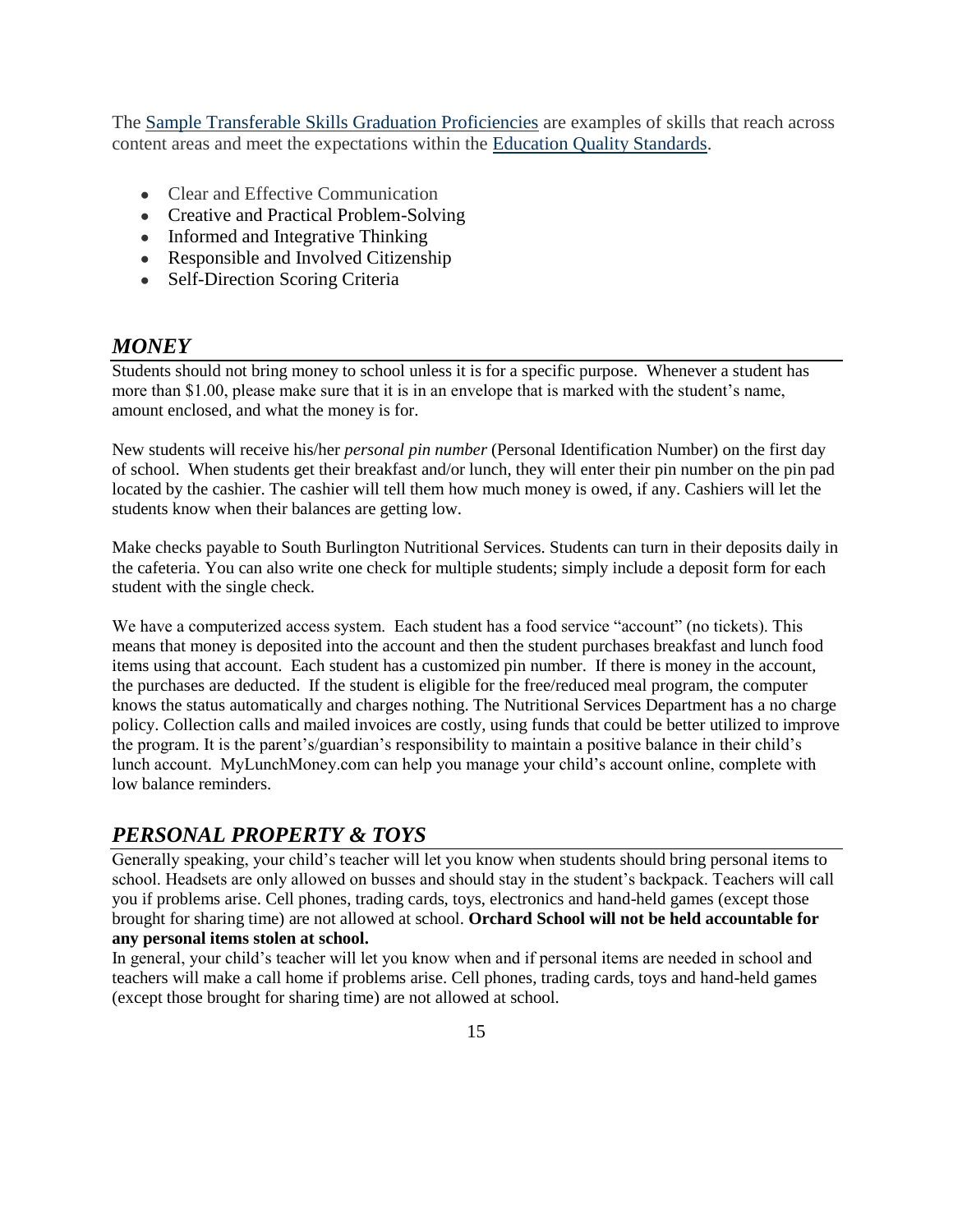We are a "Safe Routes to School" school, so students are encouraged to walk or roll to and from school. For safety and security reasons, skateboards, scooters, and rollerblades are not allowed at school during regular school hours. We would like to discourage children from returning with these items after school since there is a good deal of traffic in our parking lot. Skateboards, scooters and rollerblades are not allowed on the cement walkways and entrances at any time. Students may bike or scooter to and from school if they are wearing a helmet. Bikes should be locked up on the bike rack on the side of the school.

## *SCHOOL CLOSINGS: SNOW DAYS, DELAYED OPENINGS & EARLY DISMISSALS*

Harsh weather conditions and other events may cause Orchard to be closed, have a delayed opening or an early dismissal. The protection of your child and their safe arrival at school will be the major consideration whenever weather conditions warrant the questioning of putting our bus fleet on the road. Since State law requires schools to be in session 175 days and sometimes weather conditions improve significantly by mid-morning, a delayed opening of two hours may occur. In this event, all bus schedules and school openings will be delayed by two hours. Schools will close at the regular time. A delayed opening will always be contingent on improving weather conditions so please listen to your radio to be sure Orchard does not close if the weather becomes worse.

Keeping you informed is a priority at South Burlington School District. That is why we have adopted the ALERT NOW Notification Service. We anticipate using *AlertNow* throughout the school year with telephone messages and emails to notify parents of school delays and cancellations. Additionally, we will use *AlertNow* to keep parents updated for smaller activities such as field trips and Open House.

Thank you for helping us to make your child feel secure in these changeable situations. The following radio stations are alerted when we close or if there is to be a delayed opening or early dismissal:

| WVMT (620 AM)   | WFAD (1490 AM)        | WEZF (92.9 FM)        | WNCS (104.7FM)  |
|-----------------|-----------------------|-----------------------|-----------------|
| WJOY (1230 AM)  | WXXX (95.3 FM)        | WGTK (100.9 FM)       | WIZN (106.7 FM) |
| WKOL (105.1 FM) | <b>WKDR</b> (1390 AM) | <b>WOKO</b> (98.9 FM) |                 |

See our District Common Handbook for additional information:

[https://docs.google.com/document/d/10zEmmu\\_Mn7ORDrF12Fe2I2Rfy5EtfzGmnRZkRDKuadE/edit?us](https://docs.google.com/document/d/10zEmmu_Mn7ORDrF12Fe2I2Rfy5EtfzGmnRZkRDKuadE/edit?usp=sharing) [p=sharing](https://docs.google.com/document/d/10zEmmu_Mn7ORDrF12Fe2I2Rfy5EtfzGmnRZkRDKuadE/edit?usp=sharing)

#### *SCHOOL MEALS*

#### **Breakfast Program**

This program offers a variety of complete meals that rotate daily, which includes cereal, bagels, muffins and fruit. Breakfast will be available from 7:45 – 8:05; the cost for students is \$2.00, the cost for an adult breakfast is \$3.00.

#### **Lunch Program**

The South Burlington School District provides healthy meals for students and adults in the school. The menu usually offers hot and cold choices, Fresh Express and a daily Salad Bar. Lunch Prices- \$3.25 per child, \$4.50 per adult

Milk or Orange Juice are available for students who bring their lunch for .75 $\phi$  a carton.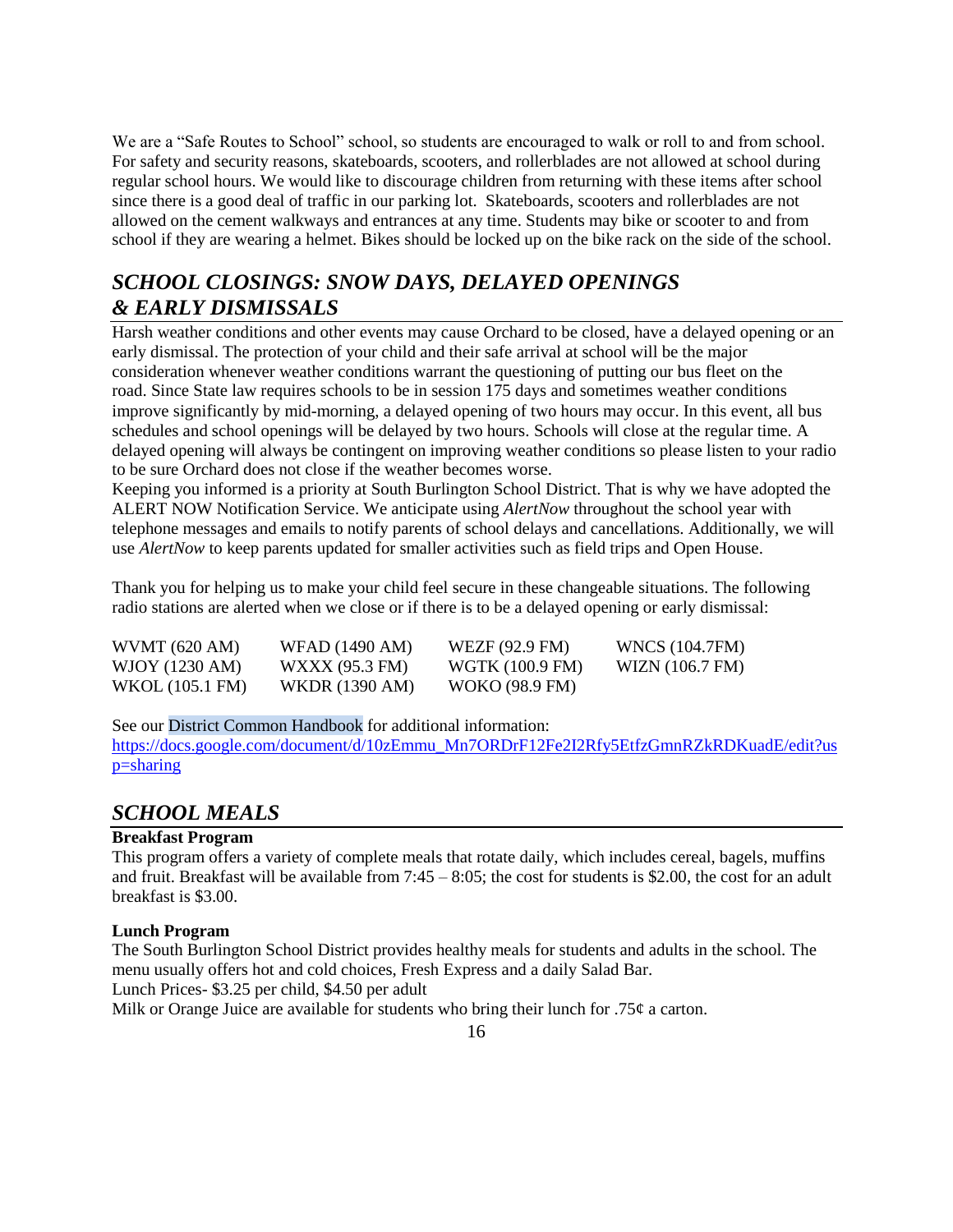#### **Checks may be made payable to: South Burlington Nutrition.**

The money will be entered into the child's lunch account, which can be accessed by the child with their 5 digit pin #. Paying for lunches can be done through the website: [www.Mylunchmoney.com.](http://www.mylunchmoney.com/) Your child's five digit PIN will be necessary to access your account.

**Free/Reduced Meals**: *The Secretary of Education has recently announced that all students who qualify for reduced meals will now be getting them for free, we encourage all families to apply.* Students participating in this program will also be eligible for free breakfast as week. Forms are sent home at the beginning of the school year but may be requested whenever needed. A family's eligibility is kept strictly confidential.

#### **For more information, go to the School Lunch Menus page on the Orchard School Webpage:<https://www.sbschools.net/Domain/12>**

See our District Common Handbook for additional information: [https://docs.google.com/document/d/10zEmmu\\_Mn7ORDrF12Fe2I2Rfy5EtfzGmnRZkRDKuadE/edit?us](https://docs.google.com/document/d/10zEmmu_Mn7ORDrF12Fe2I2Rfy5EtfzGmnRZkRDKuadE/edit?usp=sharing) [p=sharing](https://docs.google.com/document/d/10zEmmu_Mn7ORDrF12Fe2I2Rfy5EtfzGmnRZkRDKuadE/edit?usp=sharing)

#### *SNACKS*

Snacks are an important part of our school day and essential for learning. Children are always growing and require more fuel during their school day from breakfast – lunch or lunch – dinner. Please provide a healthy snack for your child each day. We highly recommend snacks avoid sugar or trans-fats. Snacks should be healthy and provide sustaining energy for learning and active engagement. Some classrooms may need to be nut-free due to allergies, information will be provided to the families of those classrooms.

The enclosed passage comes from our Healthy Schools Initiative regarding healthy snacks, "*How will I know what the Smart Snacks guidelines are? Helpful information (including a list of suggested healthy food choices) is available on our Healthy Schools website: www.sbschools.net. Choose "Healthy Schools" from the left-hand menu. Choose "Wellness" from the drop-down menu."*

#### *TECHNOLOGY*

Our computers are Internet accessible and each classroom will set up its own account so those students can use the Internet as a resource in their program of studies. Our district recognizes that electronic networks are important for student learning. Parents will need to sign a Permission Form for Student Participation in Internet Projects and Activities (which will be sent home in the opening day packet). We expect that students will use the Internet responsibly and in accordance with South Burlington School District rules and regulations. At the elementary level, teachers carefully monitor student use of the Internet at all times.

See our District Common Handbook for additional information:

[https://docs.google.com/document/d/10zEmmu\\_Mn7ORDrF12Fe2I2Rfy5EtfzGmnRZkRDKuadE/edit?us](https://docs.google.com/document/d/10zEmmu_Mn7ORDrF12Fe2I2Rfy5EtfzGmnRZkRDKuadE/edit?usp=sharing) [p=sharing](https://docs.google.com/document/d/10zEmmu_Mn7ORDrF12Fe2I2Rfy5EtfzGmnRZkRDKuadE/edit?usp=sharing)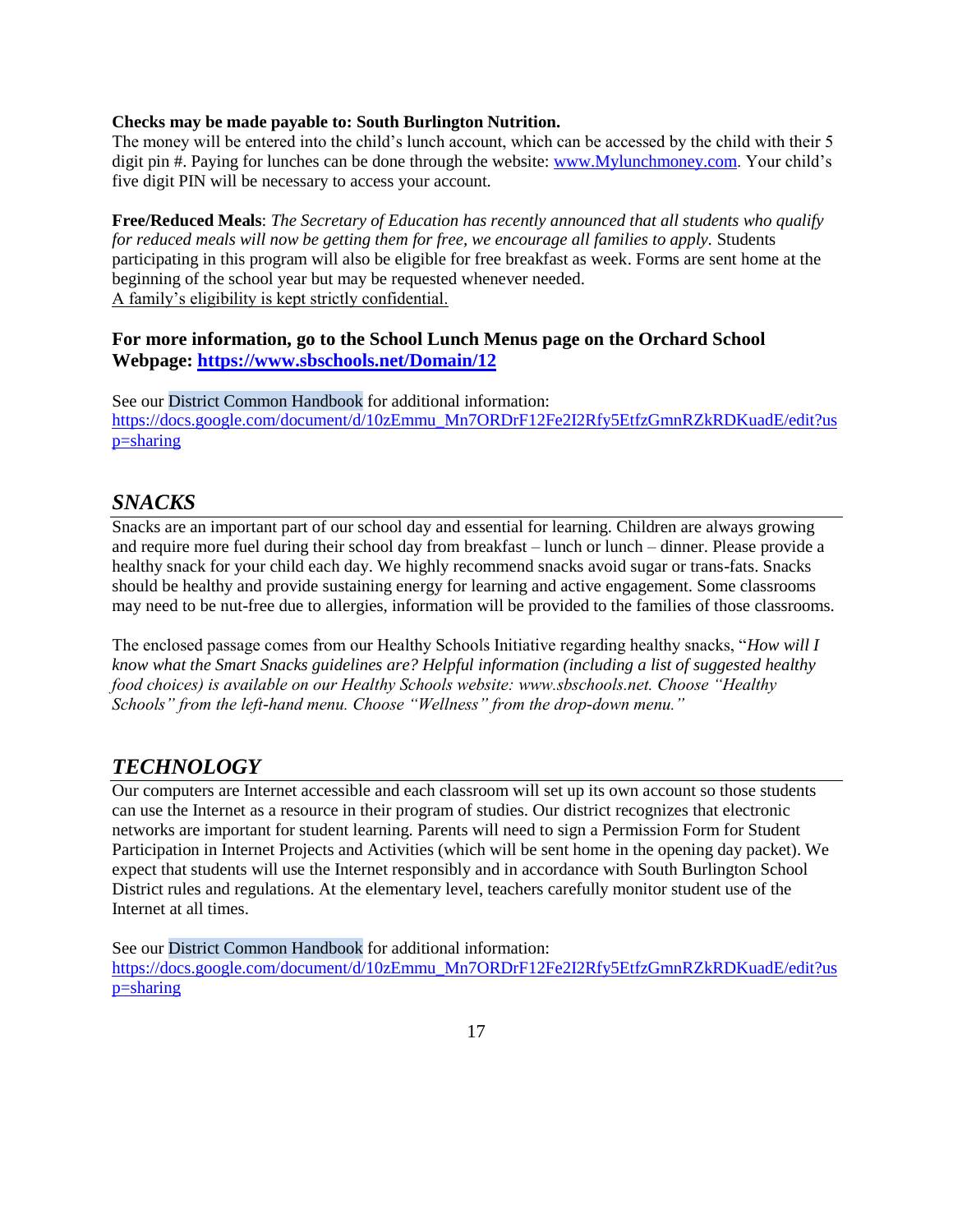#### *TELEPHONE*

The South Burlington School District utilizes an automated phone system. When you dial the school, you will receive a recorded message. If you wish to speak with the office staff, dial #2 for the office staff. In some instances they may be on another line and you will be connected to voice mail. In an emergency, stay on the line; personnel from the district office will answer and convey a message immediately. Messages for teachers and administrators may be left on voice mail. Follow instructions on the menu for appropriate extensions.

It is necessary for us to limit student use of the telephone. Only essential calls home are allowed. For example, a child will always call if they miss the bus or if they have to stay after school. We encourage students to take care of forgotten homework, shoes, or lunch without calling home. Students are not permitted to use cell phones at school.

The current telephone system features an "automated operator" and voice mailboxes for all staff members. If no one is in the office, or if the Administrative Assistant is on another call, you will be transferred to the office voicemail to leave a message. If you have difficulty getting through to the office and it is an emergency, you may call the South Burlington School District Business Office at 652-7055 for assistance.

Students may use a phone in emergencies and with teacher permission. To encourage children to become responsible, we discourage the use of the phone to ask parents to bring forgotten items such as sneakers or homework. Children do not use the telephone to make after-school social arrangements. These should be arranged the day before.

You can reach all staff members through email. In most cases, it's the first letter of the first name, followed by the last name, @sbschools.net (Mark Trifilio is mtrifilio@sbschools.net). There are a few exceptions…feel free to ask a staff member for their email!

## *USE OF FACILITIES*

All parties wishing to use the South Burlington School Facilities for extra-curricular activities must signup on the school district web site, [www.sbschools.net,](http://www.sbschools.net/) and go to the quick link "Facility Scheduling". In order to utilize this site, please call Jessica Witty at 652-7014 to register and obtain a password.

## *VISITORS & VOLUNTEERS*

Parents are invited to visit school. All visitors must be "buzzed in" and sign in at the office each time they enter the school and wear a "Visitor's Pass". If you wish to visit a particular classroom, please notify the teacher ahead of time. If a child of visiting friends or relatives wants to spend time at Orchard, please arrange this ahead of time with the teacher. *If parents wish to join children for lunch, and would like to purchase hot lunch, the cost is \$4.00. Please let the kitchen know (652-7311) so we can add you to the lunch count.* 

The School Board recognizes the valuable contributions made to the school by volunteers and work-study students. A volunteer is a person not employed by the school district who works on an occasional or regular basis in the school setting to assist the staff. A volunteer works without compensation or economic benefit. The principal is authorized to recruit and approve volunteers and work-study students to work in the school. It is the principal's responsibility to be reasonably sure that thee volunteer and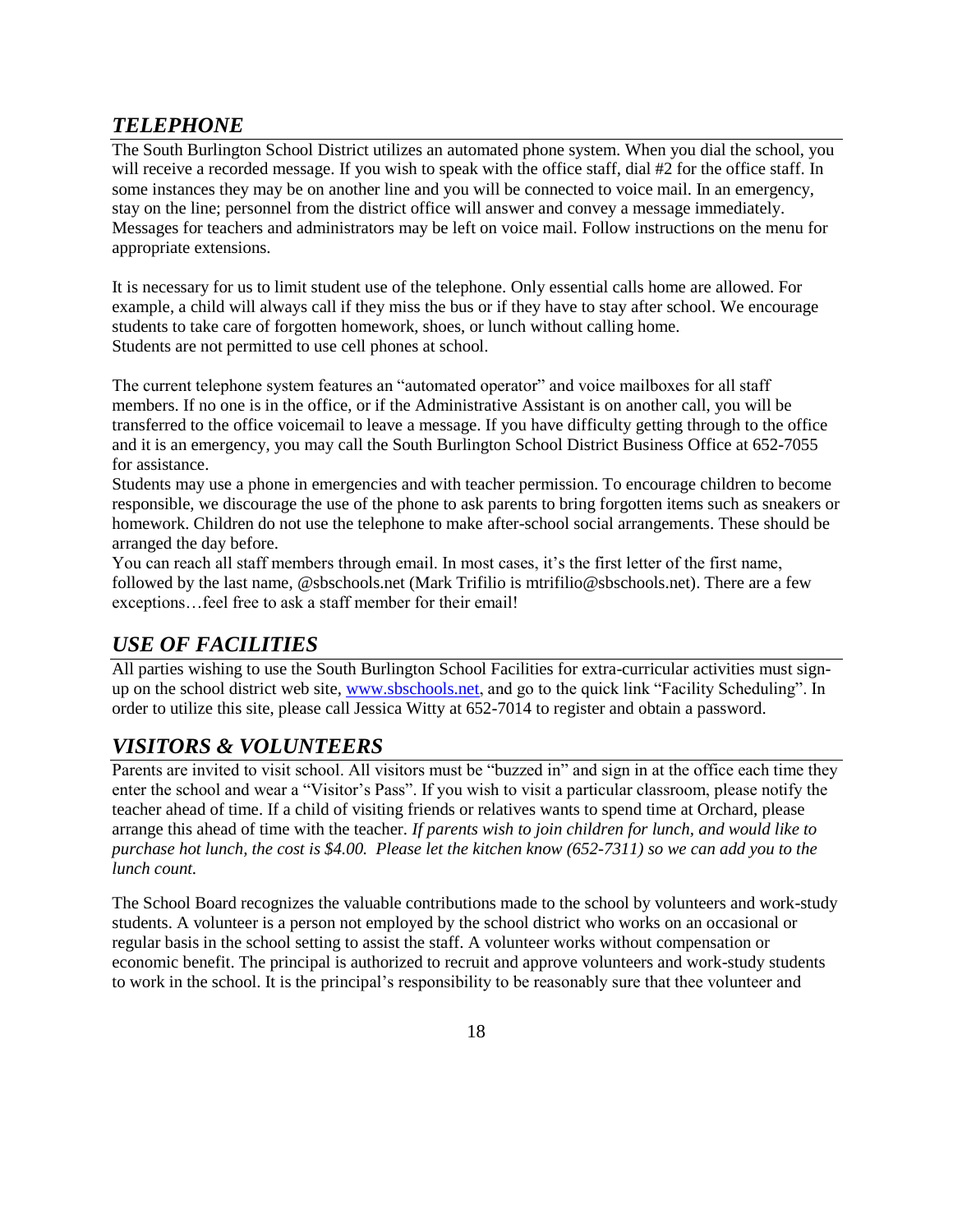work-study student is a person of good character with the ability to make substantial contributions to the school.

The principal will require volunteers and work-study students to complete information forms regarding background information including, but not limited to, the dates, locations and dispositions of any convictions, including findings of guilt, pleas of guilty, or no lo contend ere, for criminal violations. A person who fails to provide full and accurate background information in response to the principal's request will not be permitted to work with students. Placement of volunteers and work-study students will be made by the principal or the principal's designee.

Volunteers and work-study students who work with students will be under the immediate supervision of a licensed professional employee. Volunteers and work-study students will not have unsupervised contact with students, except when it is of short duration and necessary in the context of activities planned by and under the direction of professional school staff or contractors employed by the school.

No volunteer or work-study student will have regularly scheduled unsupervised contact with students. Volunteers and work-study students are expected to comply with school policies, rules and regulations.

Volunteers and work-study study students will be informed by the principal of the extent to which school district insurance policies protect them from personal liability resulting from claims against them based on negligence or other injurious conduct while acting in a volunteer or work-study capacity.

Volunteers and work-study students shall not subject students, staff or other volunteers or visitors to the school to discrimination or harassment prohibited by federal or state laws and regulation or by district school policy.

Legal Reference: Harassment in Education Act, 16 V.S.A. §565. Access to Criminal Records, 16 V.S.A §251 et seq.

See our District Common Handbook for additional information: [https://docs.google.com/document/d/10zEmmu\\_Mn7ORDrF12Fe2I2Rfy5EtfzGmnRZkRDKuadE/edit?us](https://docs.google.com/document/d/10zEmmu_Mn7ORDrF12Fe2I2Rfy5EtfzGmnRZkRDKuadE/edit?usp=sharing) [p=sharing](https://docs.google.com/document/d/10zEmmu_Mn7ORDrF12Fe2I2Rfy5EtfzGmnRZkRDKuadE/edit?usp=sharing)

#### *Weapons Policy*

See our District Common Handbook for additional information: [https://docs.google.com/document/d/10zEmmu\\_Mn7ORDrF12Fe2I2Rfy5EtfzGmnRZkRDKuadE/edit?us](https://docs.google.com/document/d/10zEmmu_Mn7ORDrF12Fe2I2Rfy5EtfzGmnRZkRDKuadE/edit?usp=sharing) [p=sharing](https://docs.google.com/document/d/10zEmmu_Mn7ORDrF12Fe2I2Rfy5EtfzGmnRZkRDKuadE/edit?usp=sharing)

## *SECTION 3 – SERVICES*

#### *EDUCATIONAL SUPPORT TEAM (EST)*

Orchard Elementary School has an Educational Support Team. This team, mandated by *s*tate law, is designed to create plans for students who are struggling at school. If your child is referred to this team, you will be notified and invited to join our meetings. If you have concerns about your child's academic, social, or emotional growth, you can request that the classroom teacher refer your child to the Educational Support Team.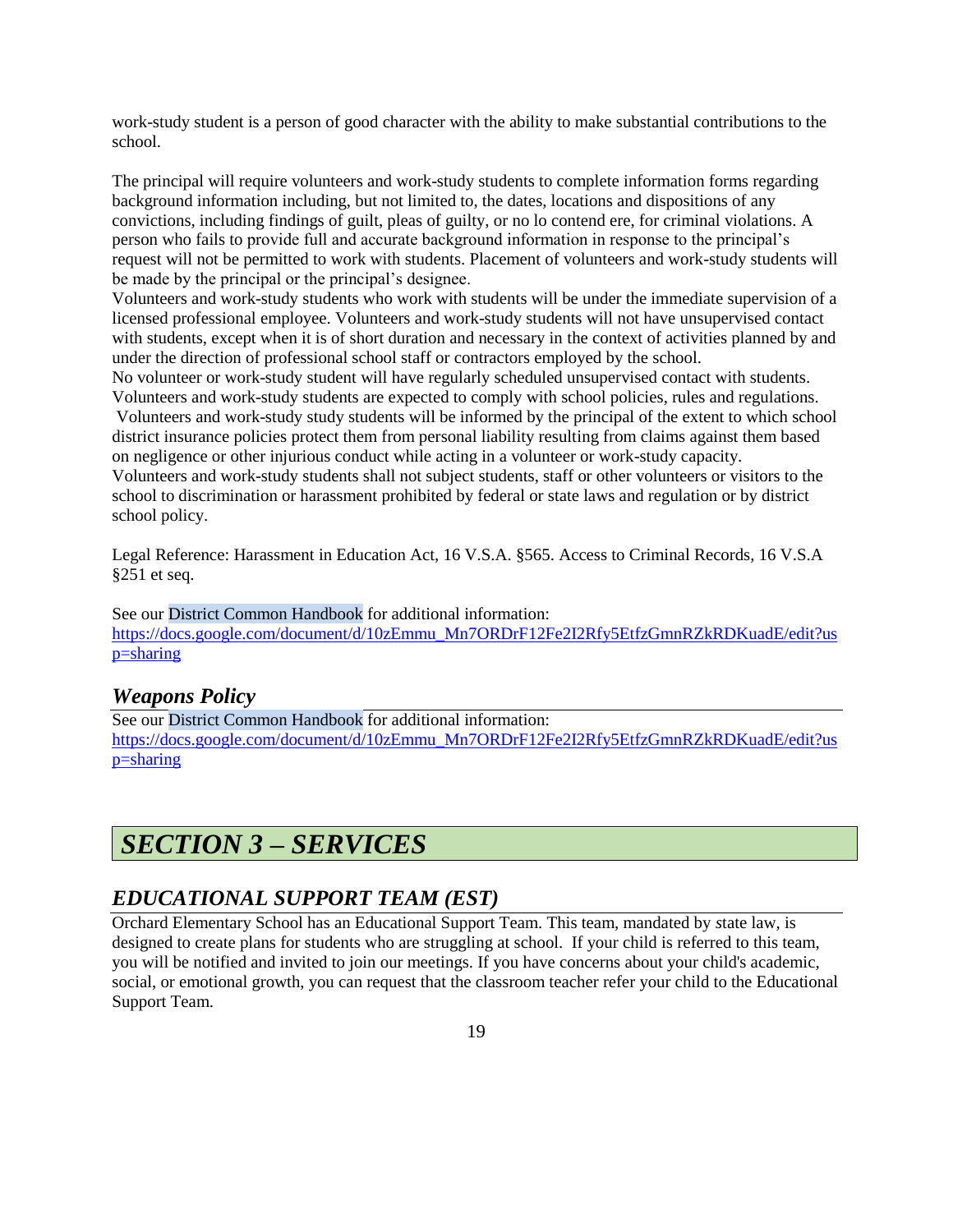## *ENGLISH LANGUAGE LEARNING (ELL)*

ELL in South Burlington Schools is designed to support students as they transition into an all English learning environment and into the culture of our schools. The program consists of four main areas: Identification, Assessment, Service and Monitoring. All students from a non-English language background are identified upon enrollment with the Home Language Survey as they enroll.

Students' language proficiency is assessed to determine need for ELL services. This is done using a variety of measures including an assessment of oral, reading and writing skills, review of previous school records, classroom performance and teacher observation.

Services are based on the results of these assessments. Appropriate language support is provided and includes content area support. These services are provided by a licensed professional qualified to teach English language learners.

Students' progress is assessed annually. Exit from services is determined by teachers and is based on proficiency, ability to participate in mainstream classes and ability to perform on state and federally mandated assessments.

## *GUIDANCE SERVICES*

Because all children need the skills to face problems, disappointments and the stresses in their lives, the school counselor serves every student. All students participate in small groups called lunch bunches and receive six weeks of guidance curriculum with their classmates. The curriculum delivered is based on the classroom teacher and school counselor's collaborative efforts to meet the social and emotional learning needs of the students as a group.

Additionally, some students meet with the school counselor in groups to receive more social skill instruction and attention. There are also ongoing groups formed around issues such as family changes, loss, anger management, and problem solving. The school counselor is also available to meet with children individually when a child, a teacher or a parent request that a private meeting take place.

Parents and teachers meet with the school counselor when there is a concern, to gather information, and to explore alternatives. Also, by serving as a member of many support teams, the school counselor has the opportunity to consult in the development of student plans.

## *HEALTH SERVICES / SCHOOL NURSE*

Each school health office is staffed by a Registered Nurse who has a school nurse endorsement through the Vermont Department of Education. In addition, staffing may be complemented by an LPN/Health Assistant. The school nurse works as a team member with the other school staff to maximize learning and wellness in a healthy and safe school environment for every student. The school nurse maintains student immunization and health records, as well as provides yearly screening for vision and hearing in Kindergarten, 1st, 3rd, & 5th grades and as requested. Referrals and follow-up evaluations are completed as needed. In addition, the school nurse provides health education and support for health and wellness.

The school nurse asks families to do the following:

\* Complete and return the Annual Health questionnaire.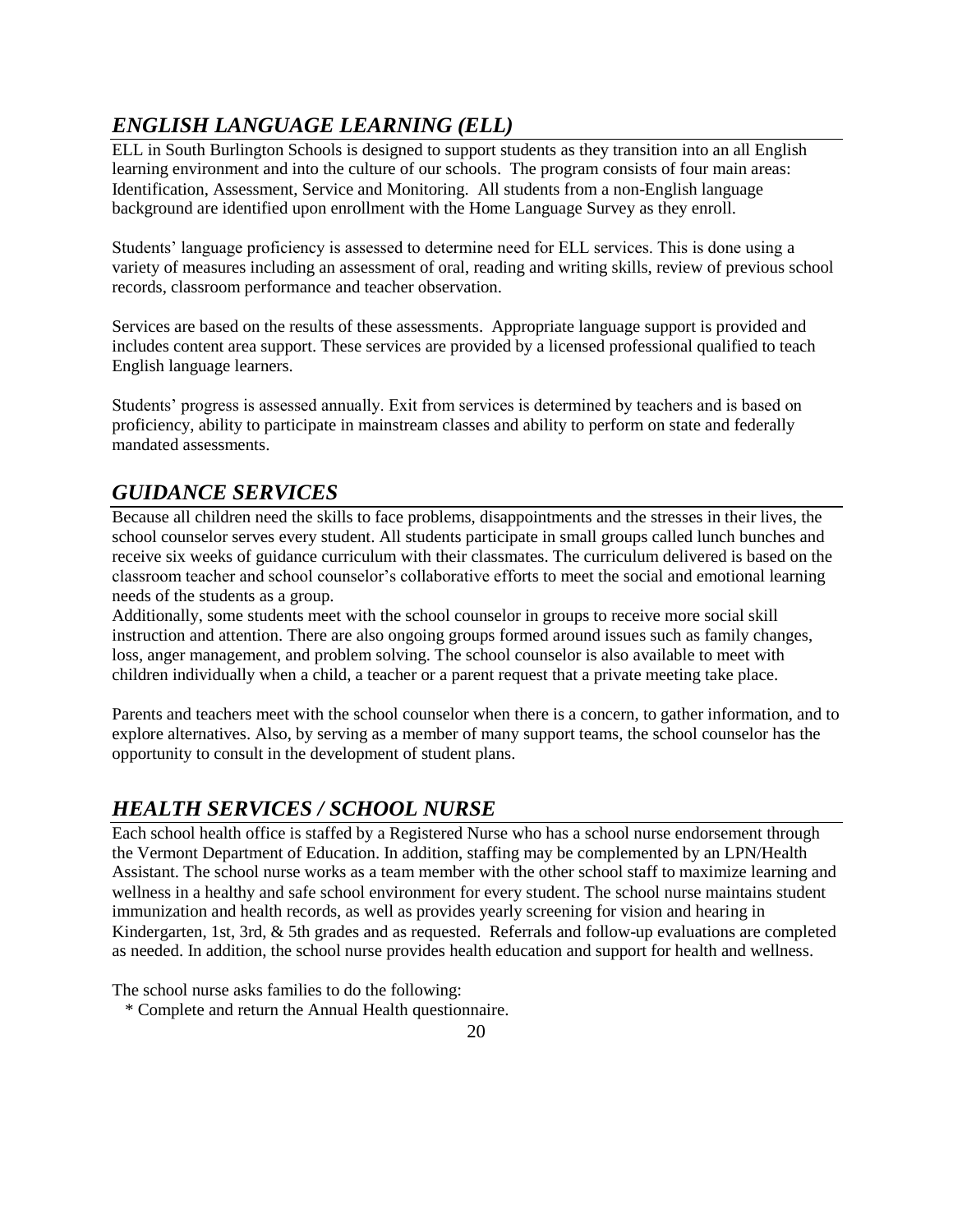- \* Notify of any updated immunizations.
- \* Inform office staff of any changes in emergency contact information.
- \* Notify the health office if your child has any contagious illness.
- \* Keep your child home if fever, vomiting, or severe diarrhea occurs.

At the end of the school day there is NO nursing coverage at the school. It is each parent/guardian's responsibility to communicate, to the coordinator or coach of the after school activity, any health needs your child may have.

IMMUNIZATIONS: Students must meet immunization requirements, have a statement of exemption or be provisionally admitted in order to attend school. Proper documentation must be received PRIOR to the first day of school. Students will NOT be permitted to start school if documentation is not received. Immunization requirements and necessary forms can be found at: <http://healthvermont.gov/hc/imm/schoolentry.aspx>

Immunizations are required for enrollment in all VT schools in order to prevent spread of infectious disease. We are required to make data on immunizations rates publicly available. Immunizations rates are available at: www.healthvermont.gov/hc/imm/immsurv.aspx

FIRST AID TREATMENT AND CARE: The school nurse or health assistant will triage all injuries. Parents/guardians will be notified in case of a serious injury, or if follow-up attention or evaluation is necessary.

MEDICATION PROCEDURES: Guidelines as outlined in the SB Medication Policy

- 1. The school nurse does not supply over the counter medication for student use.
- 2. Parents may bring in over the counter medication. All medication must be in its original container, have a signed form, giving directions and permission for administration.
- 3. Prescription medication must be delivered in the original container, with a signed order from the provider and signed parent permission for administration. Necessary paperwork must be received prior to any medication being dispensed.
- 4. All medication must be brought to school by an adult and delivered to the Health Office.
- 5. Medication order and parent permission may be faxed to the health office,

#### ACT 158:

Pursuant to Act 158, South Burlington School District is prepared to provide a safe and supportive environment for all students with a life-threatening allergy or chronic illness. Any student with a lifethreatening allergy or chronic illness may be provided with protection under section 504 of the Rehabilitation Act of 1973.

#### FOOD ALLERGY SAFETY INFORMATION:

We strive to provide a safe environment for all of our children. For a student with a life-threatening allergy, an emergency plan is developed specific to the student. The following are some expected safety measures:

- Allergy aware classrooms are those rooms with students who have a life-threatening food allergy.
- Students are reminded of the importance of NOT SHARING FOOD, for everyone's safety.
- Students are expected to wash hands before and after eating snack.